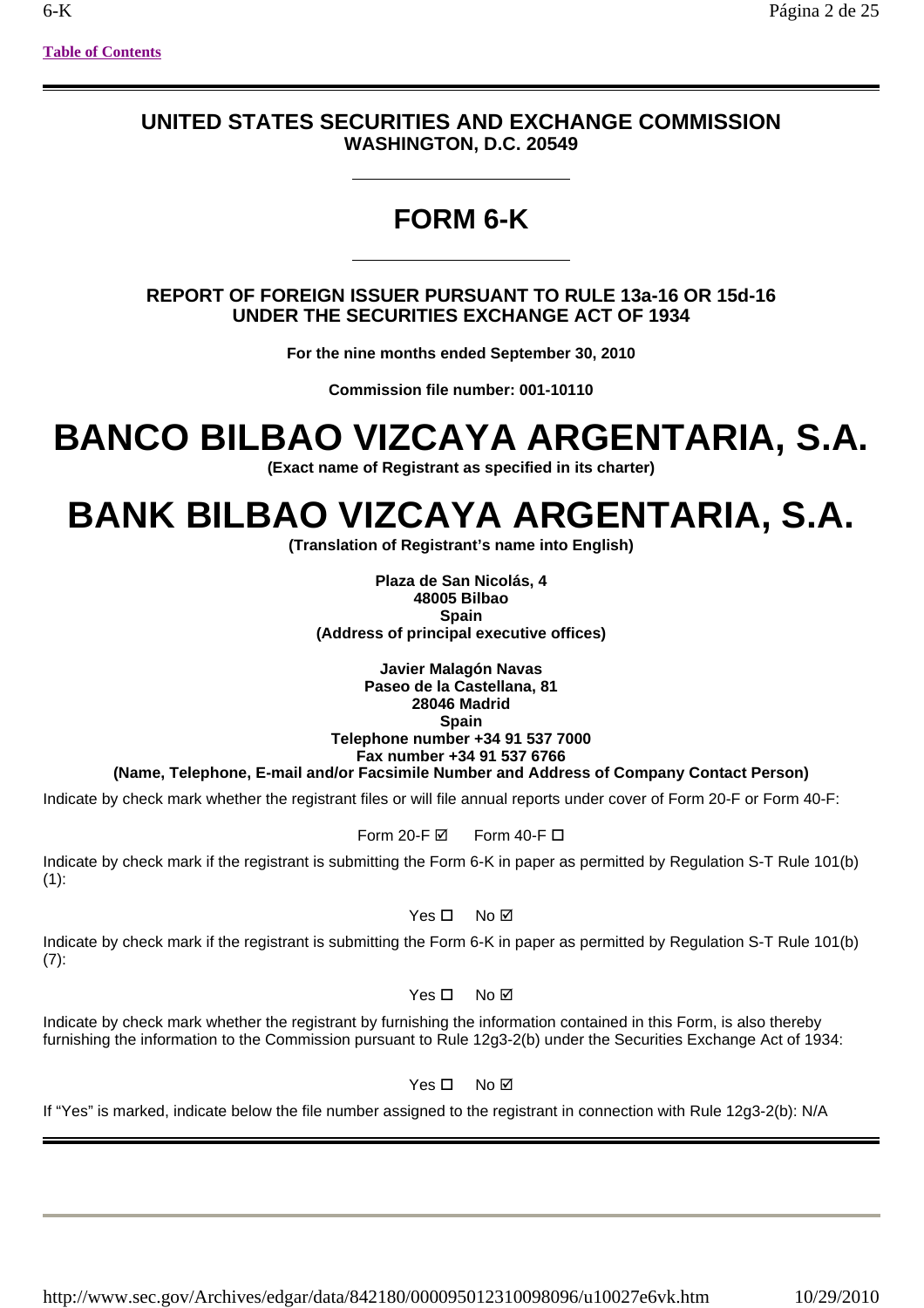# **BANCO BILBAO VIZCAYA ARGENTARIA, S.A.**

# **TABLE OF CONTENTS**

TEM 1. RESULTS OF OPERATIONS FOR THE NINE MONTHS ENDED SEPTEMBER 30, 2010 **FAGE** 

 This Form 6-K is incorporated by reference into BBVA's Registration Statement on Form F-3 (File No. 333-167820) filed with the Securities and Exchange Commission.

**PAGE PAGE**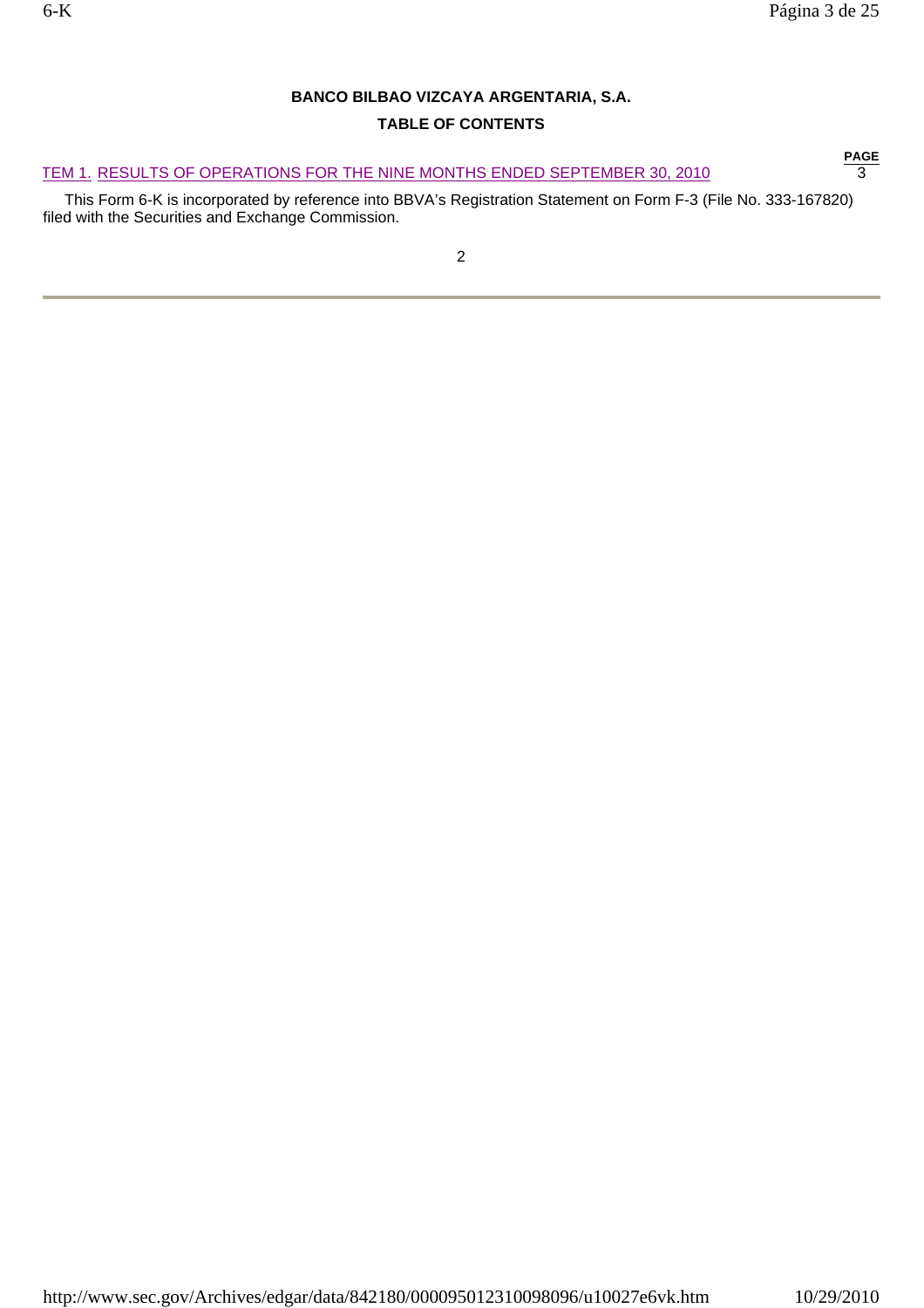# **ITEM 1. RESULTS OF OPERATIONS FOR THE NINE MONTHS ENDED SEPTEMBER 30, 2010 CERTAIN TERMS AND CONVENTIONS**

The terms below are used as follows throughout this report:

- **•** "**BBVA**", "**Bank**", the "**Company**" or "**Group**" means Banco Bilbao Vizcaya Argentaria, S.A. and its consolidated subsidiaries unless otherwise indicated or the context otherwise requires.
- **•** "**BBVA Bancomer**" means Grupo Financiero BBVA Bancomer, S.A. de C.V. and its consolidated subsidiaries, unless otherwise indicated or the context otherwise requires.
- **•** "**Latin America**" refers to Mexico and the countries in which we operate in South America and Central America.

First person personal pronouns used in this report, such as "**we**", "**us**", or "**our**", mean BBVA.

In this report, "**\$**", "**U.S. dollars**", and "**dollars**" refer to United States Dollars and "**€**" and "**euro**" refer to Euro.

# **CAUTIONARY STATEMENT REGARDING FORWARD-LOOKING STATEMENTS**

 This report contains statements that constitute forward-looking statements within the meaning of Section 27A of the Securities Act of 1933, as amended, Section 21E of the U.S. Securities Exchange Act of 1934, as amended, and the safe harbor provisions of the Private Securities Litigation Reform Act of 1995. Forward-looking statements may include words such as "believe", "expect", "estimate", "project", "anticipate", "should", "intend", "probability", "risk", "VaR", "target", "goal", "objective" and similar expressions or variations on such expressions. Forward-looking statements are not guarantees of future performance and involve risks and uncertainties, and actual results may differ materially from those in the forwardlooking statements as a result of various factors.

 Factors that could cause actual results to differ materially from those in forward-looking statements include, among others:

- **•** general political, economic and business conditions in Spain, the European Union ("**EU**"), Latin America, the United States and other regions, countries or territories in which we operate;
- **•** changes in applicable laws and regulations, including taxes;
- **•** the monetary, interest rate and other policies of central banks in Spain, the EU, the United States, Mexico and elsewhere;
- **•** changes or volatility in interest rates, foreign exchange rates (including the euro to U.S. dollar exchange rate), asset prices, equity markets, commodity prices, inflation or deflation;
- **•** ongoing market adjustments in the real estate sectors in Spain, Mexico and the United States;
- **•** the effects of competition in the markets in which we operate, which may be influenced by regulation or deregulation;
- **•** changes in consumer spending and savings habits, including changes in government policies which may influence investment decisions;
- **•** our ability to hedge certain risks economically;
- **•** our success in managing the risks involved in the foregoing, which depends, among other things, on our ability to anticipate events that cannot be captured by the statistical models we use; and
- **•** *force majeure* and other events beyond our control.

 Readers are cautioned not to place undue reliance on such forward-looking statements, which speak only as of the date hereof. We undertake no obligation to release publicly the result of any revisions to these forward-looking statements which may be made to reflect events or circumstances after the date hereof, including, without limitation, changes in our business or acquisition strategy or planned capital expenditures, or to reflect the occurrence of unanticipated events.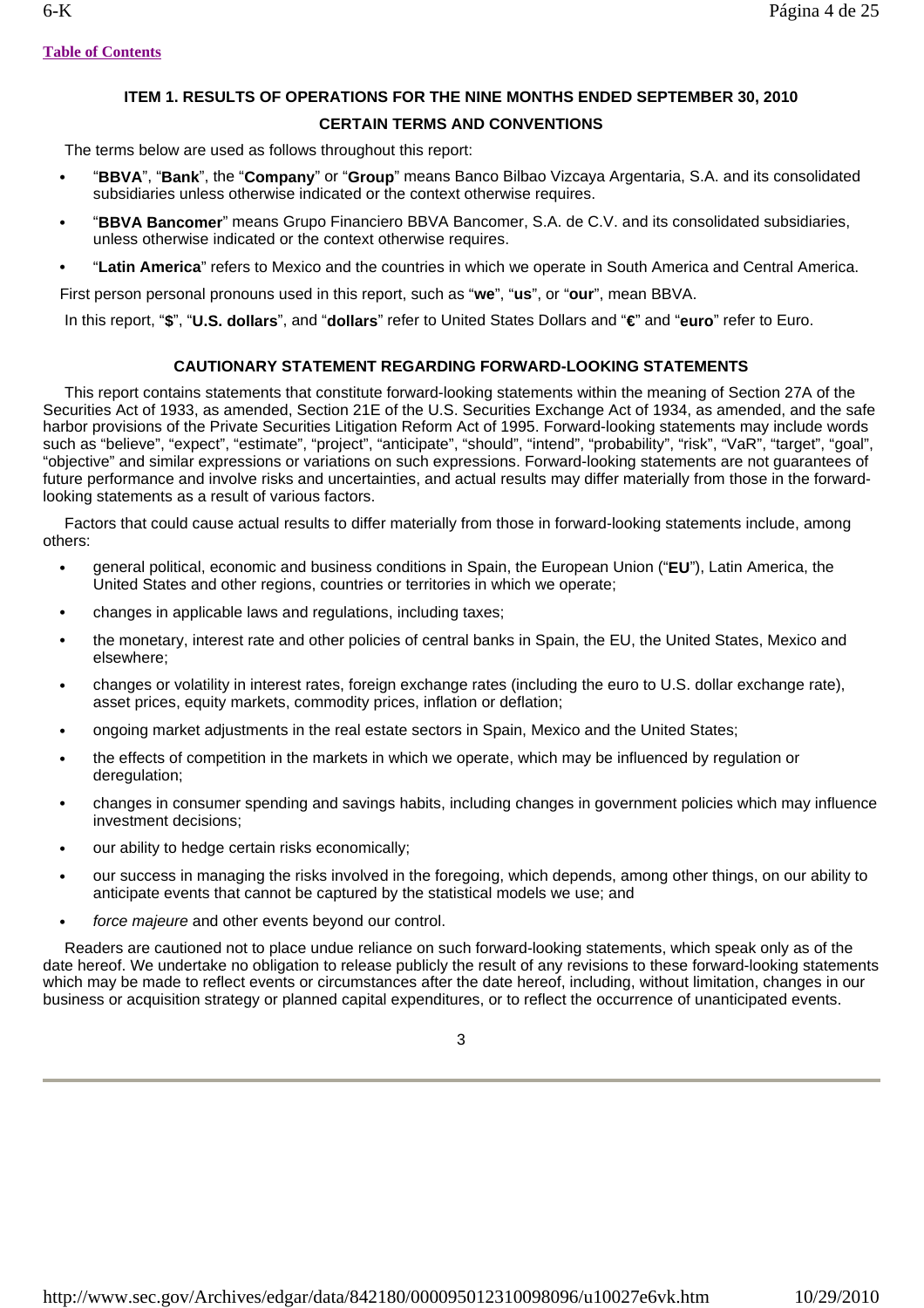# **PRESENTATION OF FINANCIAL INFORMATION**

# **Accounting Principles**

 BBVA's consolidated annual and interim financial statements are prepared in accordance with the International Financial Reporting Standards adopted by the European Union ("**EU-IFRS**") required to be applied under the Bank of Spain's Circular 4/2004 of December 22, 2004 on Public and Confidential Financial Reporting Rules and Formats ("**Circular 4/2004**"), and as amended thereafter.

 The financial information included in this report on Form 6-K is unaudited and has been prepared by applying EU-IFRS required to be applied under the Bank of Spain's Circular 4/2004 on a consistent basis with that applied to BBVA's consolidated annual and interim financial statements.

 This report on Form 6-K should be read in conjunction with the consolidated financial statements and related notes (the "**Consolidated Financial Statements**") included in BBVA's 2009 Annual Report on Form 20-F filed with the United States Securities and Exchange Commission (the "**SEC**" or "**Commission**") on March 29, 2010 (the "2009 Form 20-F") and BBVA's interim consolidated financial statements for the six months ended June 30, 2010 included in BBVA's Form 6-K furnished to the SEC on October 7, 2010 (the "**June 30, 2010 6-K**").

 The EU-IFRS required to be applied under the Bank of Spain's Circular 4/2004 differs in certain respects from generally accepted accounting principles in the United States, or U.S. GAAP. BBVA's 2009 Form 20-F and June 30, 2010 6-K includes a reconciliation of certain financial information under the EU-IFRS required to be applied under the Bank of Spain's Circular 4/2004 to U.S. GAAP. We have not prepared or included in this report on Form 6-K a reconciliation of the financial information under the EU-IFRS required to be applied under the Bank of Spain's Circular 4/2004 as of and for the nine months ended September 30, 2010 and 2009.

# **Statistical and Financial Information**

The following principles should be noted in reviewing the statistical and financial information contained herein:

- **•** Average balances, when used, are based on the beginning and the month-end balances during each year. We do not believe that such monthly averages present trends that are materially different from those that would be presented by daily averages.
- **•** The book value of BBVA's ordinary shares held by its consolidated subsidiaries has been deducted from equity.
- **•** Unless otherwise stated, any reference to loans refers to both loans and leases.
- **•** Interest income figures include interest income on non-accruing loans to the extent that cash payments have been received in the period in which they are due.
- **•** Financial information with respect to subsidiaries may not reflect consolidation adjustments.
- **•** Certain numerical information in this Form 6-K may not sum due to rounding. In addition, information regarding period-to-period changes is based on numbers which have not been rounded.

4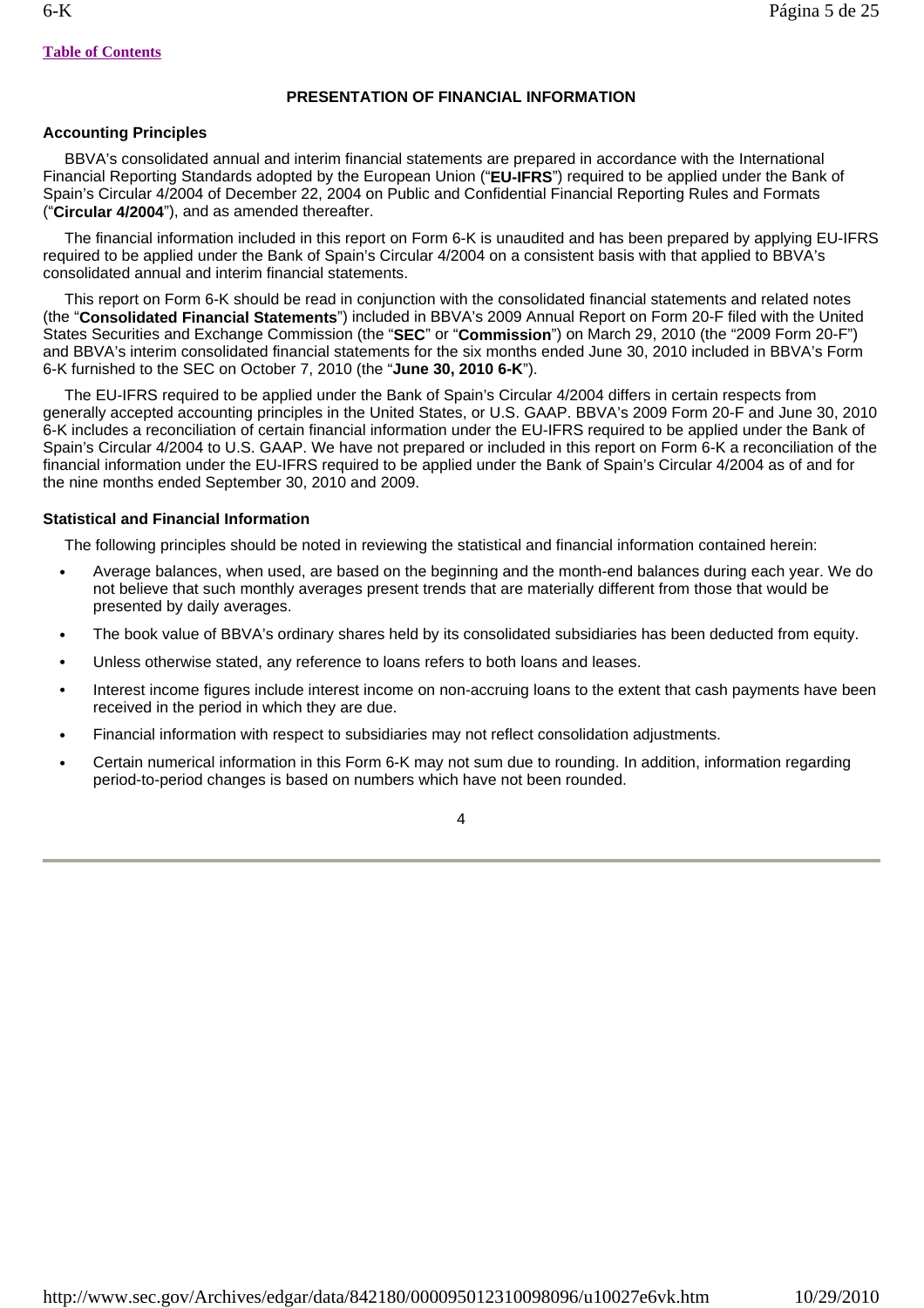# **The BBVA Group**

 BBVA is a highly diversified international financial group, with strengths in the traditional banking businesses of retail banking, asset management, private banking and wholesale banking. We also have investments in some of Spain's leading companies.

# **Selected Consolidated Financial Data**

|                                                                           | (in Millions of Euros)<br>For the Nine Months Ended |                       | (in %)              |  |
|---------------------------------------------------------------------------|-----------------------------------------------------|-----------------------|---------------------|--|
| EU-IFRS (*)                                                               | 2010                                                | September 30,<br>2009 | Change<br>2010-2009 |  |
| Consolidated Income Statement Data                                        |                                                     |                       |                     |  |
| nterest and similar income                                                | 15,760                                              | 18,325                | (14.0)              |  |
| nterest and similar expense                                               | (5,578)                                             | (8,033)               | (30.6)              |  |
| <b>Jet interest income</b>                                                | 10,182                                              | 10,292                | (1.1)               |  |
| <b>Dividend income</b>                                                    | 302                                                 | 290                   | 4.0                 |  |
| Share of profit or loss of entities accounted for using the equity method | 211                                                 | 6                     | n.m.(4)             |  |
| Fee and commission income                                                 | 4,018                                               | 3,928                 | 2.3                 |  |
| ee and commission expenses                                                | (616)                                               | (661)                 | (6.8)               |  |
| Jet gains (losses) on financial assets and liabilities                    | 1,356                                               | 644                   | n.m.(4)             |  |
| let exchange differences                                                  | 286                                                 | 480                   | (40.3)              |  |
| Other operating income                                                    | 2,634                                               | 2,502                 | 5.3                 |  |
| Ither operating expenses                                                  | (2,409)                                             | (2, 106)              | 14.4                |  |
| Gross income                                                              | 15,964                                              | 15,375                | 3.8                 |  |
| Administration costs                                                      | (6,080)                                             | (5,576)               | 9.0                 |  |
| Depreciation and amortization                                             | (562)                                               | (528)                 | 6.4                 |  |
| Provisions (net)                                                          | (408)                                               | (234)                 | 74.2                |  |
| mpairment losses on financial assets (net)                                | (3,606)                                             | (3,686)               | (2.2)               |  |
| let operating income                                                      | 5,308                                               | 5,351                 | (0.8)               |  |
| mpairment losses on other assets (net)                                    | (288)                                               | (301)                 | (4.4)               |  |
| 3ains (losses) on derecognized assets not classified as non-current       |                                                     |                       |                     |  |
| asset held for sale                                                       | 39                                                  | 18                    | n.m.(4)             |  |
| <b>Jegative Goodwill</b>                                                  | 1                                                   |                       |                     |  |
| Gains (losses) in non-current assets held for sale not classified as      |                                                     |                       |                     |  |
| discontinued transactions                                                 | 200                                                 | 882                   | (77.3)              |  |
| ncome before tax                                                          | 5,260                                               | 5,950                 | (11.6)              |  |
| ncome tax                                                                 | (1,300)                                             | (1, 418)              | (8.4)               |  |
| ncome from continuing transactions                                        | 3,960                                               | 4,532                 | (12.6)              |  |
| ncome from discontinued transactions (net)                                |                                                     |                       |                     |  |
| Jet income                                                                | 3,960                                               | 4,532                 | (12.6)              |  |
| Jet income attributed to parent company                                   | 3,668                                               | 4,179                 | (12.2)              |  |
| Jet income attributed to non-controlling interests                        | 292                                                 | 353                   | (17.4)              |  |
|                                                                           |                                                     | (in Euro/Share-ADR)   |                     |  |
| Per share/ADS <sup>(1)</sup> Data                                         |                                                     |                       |                     |  |
| Jumbers of shares                                                         |                                                     | 3,747,969,121         | 3,747,969,121       |  |
| $let$ operating income <sup>(2)</sup>                                     |                                                     | 1.43                  | 1.44                |  |
| $let$ income attributed to parent company <sup>(3)</sup>                  |                                                     | 0.95                  | 1.12                |  |

(\*) EU-IFRS required to be applied under the Bank of Spain's Circular 4/2004.

(1) Each American Depositary Share ("ADS" or "ADSs") represents the right to receive one ordinary share.

- (2) Calculated on the basis of the weighted average number of BBVA's ordinary shares outstanding during the relevant period (3,702 million and 3,715 million shares for the nine months ended September 30, 2010 and 2009, respectively).
- (3) Calculated on the basis of the weighted average number of BBVA's ordinary shares outstanding during the relevant period including the estimated number of shares into which the Bank's convertible bonds issued in September 2009 may be converted, assuming full conversion at the price of BBVA's ordinary shares over the last five days of the relevant period (3,909 million as of September 30, 2010 and 3,715 million as of September 30, 2009).

(4) Not meaningful.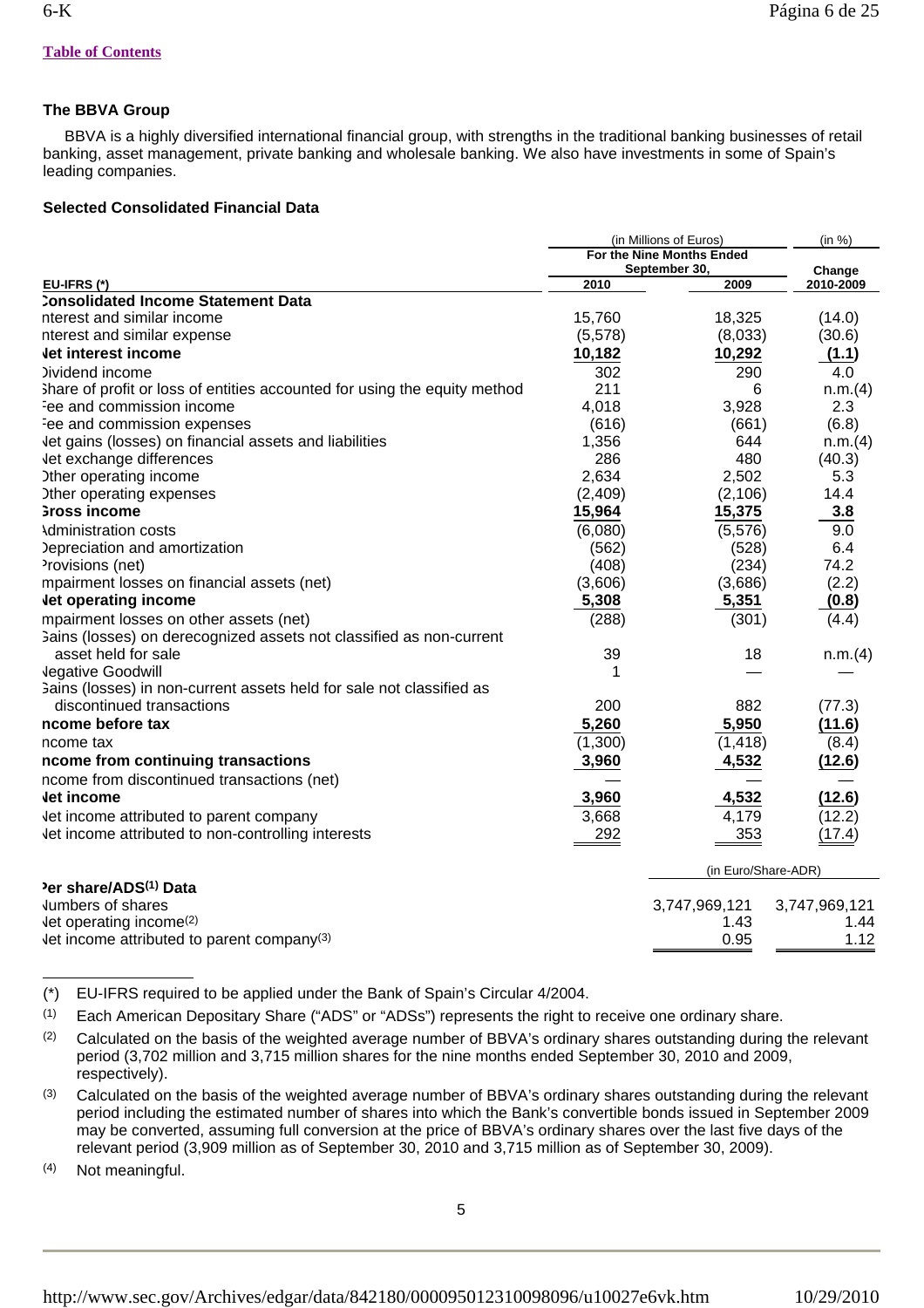|                                                                 | As of<br>September 30,<br>2010            | As of<br>December 31,<br>2009 | As of<br>September 30,<br>2009 |
|-----------------------------------------------------------------|-------------------------------------------|-------------------------------|--------------------------------|
|                                                                 |                                           | (in Millions of Euros)        |                                |
| Consolidated balance sheet data                                 |                                           |                               |                                |
| otal assets                                                     | 557,761                                   | 535,065                       | 537,305                        |
| Common stock                                                    | 1,837                                     | 1,837                         | 1,837                          |
| oans and receivables (net)                                      | 360,762                                   | 346,117                       | 345,629                        |
| Customer deposits                                               | 255,798                                   | 254,183                       | 249,365                        |
| Debt certificates and subordinated liabilities                  | 112,947                                   | 117,817                       | 117,216                        |
| otal equity <sup>-</sup>                                        | 32,909                                    | 30,763                        | 30,707                         |
|                                                                 | (in Percentage)                           |                               |                                |
| <b>Consolidated ratios</b>                                      |                                           |                               |                                |
| Profitability ratios:                                           |                                           |                               |                                |
| Net interest income (1)                                         | 2.43%                                     | 2.56%                         | 2.52%                          |
| Return on average total assets (2)                              | 0.95%                                     | 0.85%                         | 1.11%                          |
| Return on average equity (3)                                    | 17.2%                                     | 16.0%                         | 21.2%                          |
|                                                                 | (in Millions of Euros, except Percentage) |                               |                                |
| Credit quality data                                             |                                           |                               |                                |
| $\alpha$ loss reserve $(4)$                                     | 9,423                                     | 8,805                         | 8,248                          |
| oan loss reserve as a percentage of total loans and receivables |                                           |                               |                                |
| (net)                                                           | 2.61%                                     | 2.54%                         | 2.39%                          |
| Substandard loans $(5)$                                         | 15,325                                    | 15,312                        | 12,308                         |
| Substandard loans as a percentage of total loans and            |                                           |                               |                                |
| receivables (net)                                               | 4.25%                                     | 4.42%                         | 3.56%                          |

(\*) EU-IFRS required to be applied under the Bank of Spain's Circular 4/2004.

(1) Represents annualized net interest income, which we calculate as our net interest income for the period multiplied by four thirds, as a percentage of average total assets for the period.

- (2) Represents annualized net income attributed to the parent company, which we calculate as our net income attributed to the parent company for the period multiplied by four thirds, as a percentage of average total assets for the period.
- (3) Represents annualized net income attributed to the parent company, which we calculate as our net income attributed to the parent company for the period multiplied by four thirds, as a percentage of average equity for the period.
- (4) Includes loan loss reserve and contingent liabilities reserve.
- (5) Total non-performing assets (which include substandard loans to customers and other non-performing assets) amounted to €15,560 million as of September 30, 2010, compared to €15,602 million as of December 31, 2009 and compared to €12,500 million as of September 30, 2009, a decrease of 0.3% for the nine months ended September 30, 2010. The non-performing asset ratio (which we define as substandard loans and other nonperforming assets divided by loans and advances to customers and contingent liabilities) was 4.1% as of September 30, 2010, 4.3% as of December 31, 2009 and 3.4% as of September 30, 2009.

# **OPERATING AND FINANCIAL REVIEW AND PROSPECTS**

# **A. Operating Results**

# **Factors Affecting the Comparability of our Results of Operations and Financial Condition**

 We are exposed to foreign exchange rate risk in that our reporting currency is the euro, whereas certain of our subsidiaries keep their accounts in other currencies, principally Mexican pesos, U.S. dollars, Argentine pesos, Chilean pesos, Colombian pesos, Venezuelan bolivars fuertes and Peruvian nuevos soles. For example, if Latin American currencies and the U.S. dollar depreciate against the euro, when the results of operations of our subsidiaries in the countries using these currencies are included in our consolidated financial statements, the euro value of their results declines, even if, in local currency terms, their results of operations and financial condition have remained the same or improved relative to the prior period. Accordingly, declining exchange rates may limit the ability of our results of operations, stated in euros, to fully describe the performance in local currency terms of our subsidiaries. By contrast, the appreciation of Latin American currencies and the U.S. dollar against the euro would have a positive impact on the results of operations of our subsidiaries in the countries using these currencies when their results of operations are included in our consolidated financial statements.

 The assets and liabilities of our subsidiaries which maintain their accounts in currencies other than the euro have been converted to the euro at the period-end exchange rates for inclusion in our financial results as reported in this Form 6-K. Income statement items have been converted at the average exchange rates for the period. The following table sets forth the exchange rates of several Latin American currencies and the U.S. dollar against the euro, expressed in local currency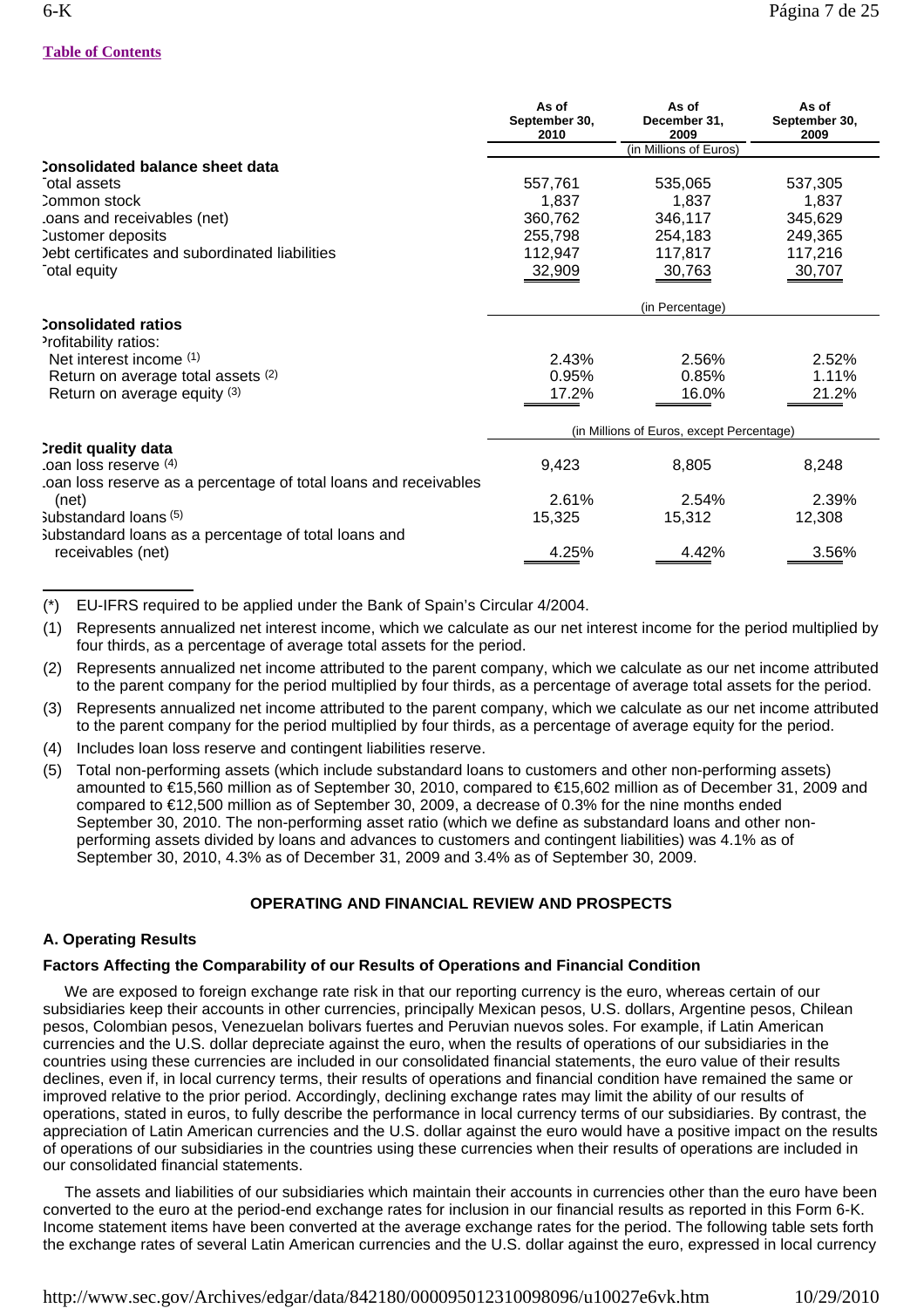per €1.00 for the nine months ended September 30, 2010 and 2009 and as of September 30, 2010 and December 31, 2009 according to the European Central Bank ("ECB").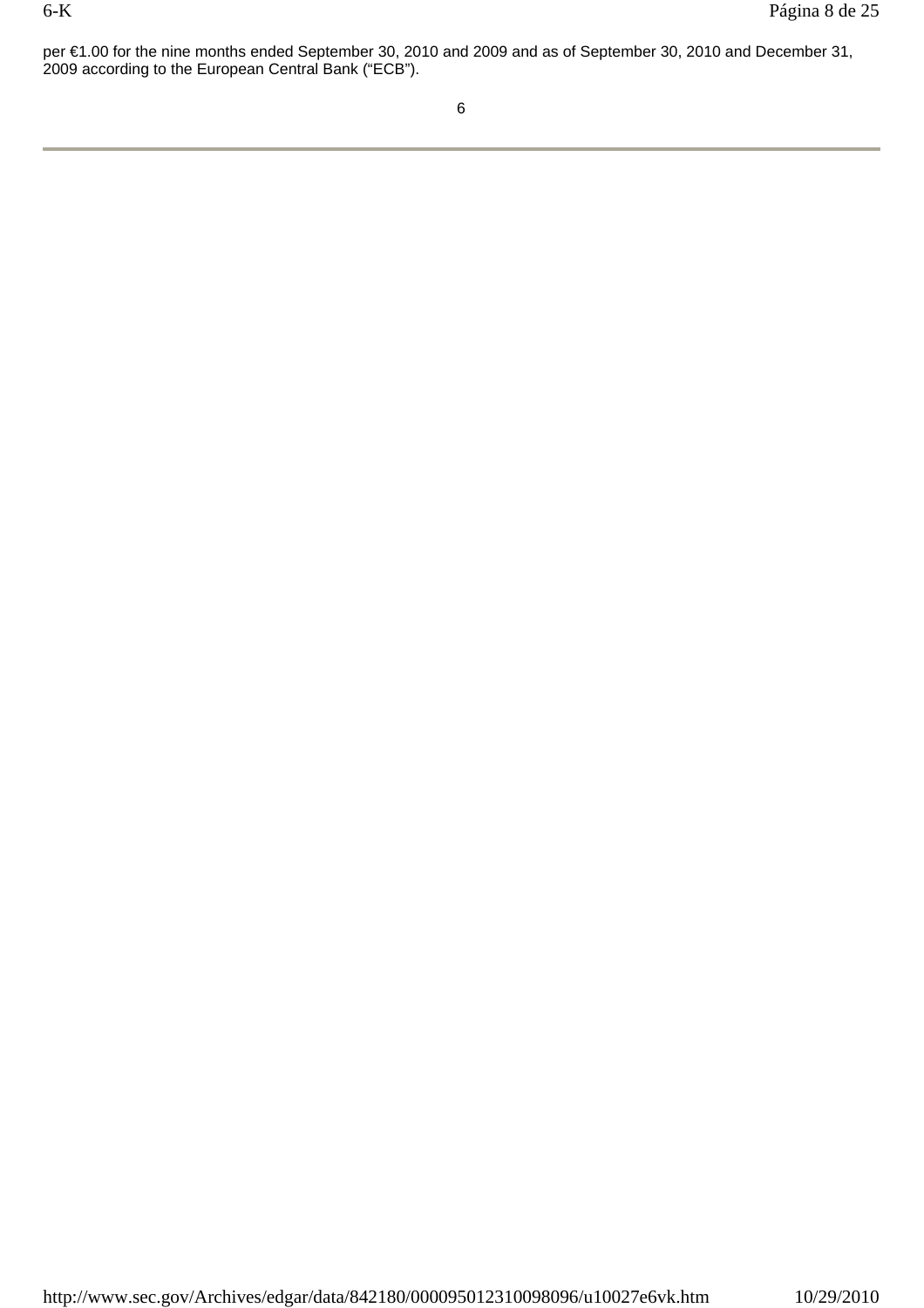|                           |                                                              | <b>Average Exchange Rates</b>                                |                             | <b>Period-End Exchange Rates</b> |
|---------------------------|--------------------------------------------------------------|--------------------------------------------------------------|-----------------------------|----------------------------------|
| <b>Currencies</b>         | For the Nine<br><b>Months ended</b><br>September 30,<br>2010 | For the Nine<br><b>Months ended</b><br>September 30,<br>2009 | As of September<br>30, 2010 | As of September<br>30, 2009      |
| Aexican peso              | 16.7087                                                      | 18.6282                                                      | 17.1259                     | 19.7453                          |
| J.S.dollar                | 1.3145                                                       | 1.3665                                                       | 1.3648                      | 1.4643                           |
| <b>\rgentine peso</b>     | 5.1922                                                       | 5.1352                                                       | 5.4950                      | 5.6339                           |
| Chilean peso              | 683.53                                                       | 781.25                                                       | 662.25                      | 799.36                           |
| Colombian peso            | 2.512.56                                                     | 3.021.15                                                     | 2.457.00                    | 2,816.90                         |
| Peruvian new sol          | 3.7231                                                       | 4.1693                                                       | 3.8044                      | 4.2311                           |
| /enezuelan bolivar fuerte | 5.5489                                                       | 2.9342                                                       | 5.8613                      | 3.1443                           |

 During the nine months ended September 30, 2010, there has been a general appreciation of all the currencies that affect the Group's financial statements against the euro (except the Venezuelan bolivar fuerte, which was devalued at the beginning of 2010 and the average exchange rate of the Argentine peso). The appreciation of the other currencies can be seen in both the period-end exchange rates and the average exchange rates for the nine months ended September 30, 2010.

 In January 2010, the Venezuelan authorities announced the devaluation of the Venezuelan bolivar fuerte against the main foreign currencies among other economic measures. The effects of this devaluation in the consolidated income statement for the nine months ended September 30, 2010 and on consolidated equity as of September 30, 2010 were not significant.

# **BBVA Group Results of Operations for the Nine Months Ended September 30, 2010 and 2009**

# *Net interest income*

 Net interest income decreased 1.1% to €10,182 million for the nine months ended September 30, 2010 from €10,292 million for the nine months ended September 30, 2009, primarily due to the decrease in yield on assets and the increase in the cost of liabilities, mainly in the third quarter of 2010 (the yield on assets decreased to 3.73% during the three months ended September 30, 2010 from 3.81% during the three months ended June 30, 2010, whereas the cost of liabilities increased to 1.45% during the three months ended September 30, 2010 from 1.29% during the three months ended June 30, 2010).

 The decrease in yield on assets was due primarily to the fact that the decrease in market interest rates during 2009 was gradually reflected in the yield of variable rate mortgage loans during the year 2009, whereas in 2010 this decrease was largely completed at the beginning of the nine months ended September 30, 2010. Additionally, the Group has made continued efforts to gradually increase the relative weight of lower risk and therefore lower yield, loans in its loan portfolio, including primarily private mortgages in all geographical areas in which BBVA operates and corporate and business loans, particularly in Mexico and the United States. On the other hand, the decrease in yield on assets was partially offset by the active management of our investments in debt instruments (adjusting the duration of debt portfolios and increasing debt portfolio income in net interest income). The increase in cost of liabilities was due primarily to the increase in volume of customer deposits and a higher cost of liabilities, mainly in a competitive environment in Spain. Finally, the recent upward curve in interest rates in the euro area has had a faster impact in the cost of liabilities than in the yield of assets.

# *Dividend income*

 Dividend income increased 4.0% to €302 million for the nine months ended September 30, 2010 from €290 million for the nine months ended September 30, 2009. Its main component was the dividend paid by Telefónica in the second quarter.

# *Share of profit or loss of entities accounted for using the equity method*

 Share of profit or loss of entities accounted for using the equity method increased to €211 million for the nine months ended September 30, 2010 from €6 million for the nine months ended September 30, 2009 due to the increase in our share of profits of China Citic Bank ("**CNCB**") following our exercise in April 2010 of a purchase option to increase our holding of CNCB from 10% to 15%, and to a lesser extent, the increase of profit of CNCB.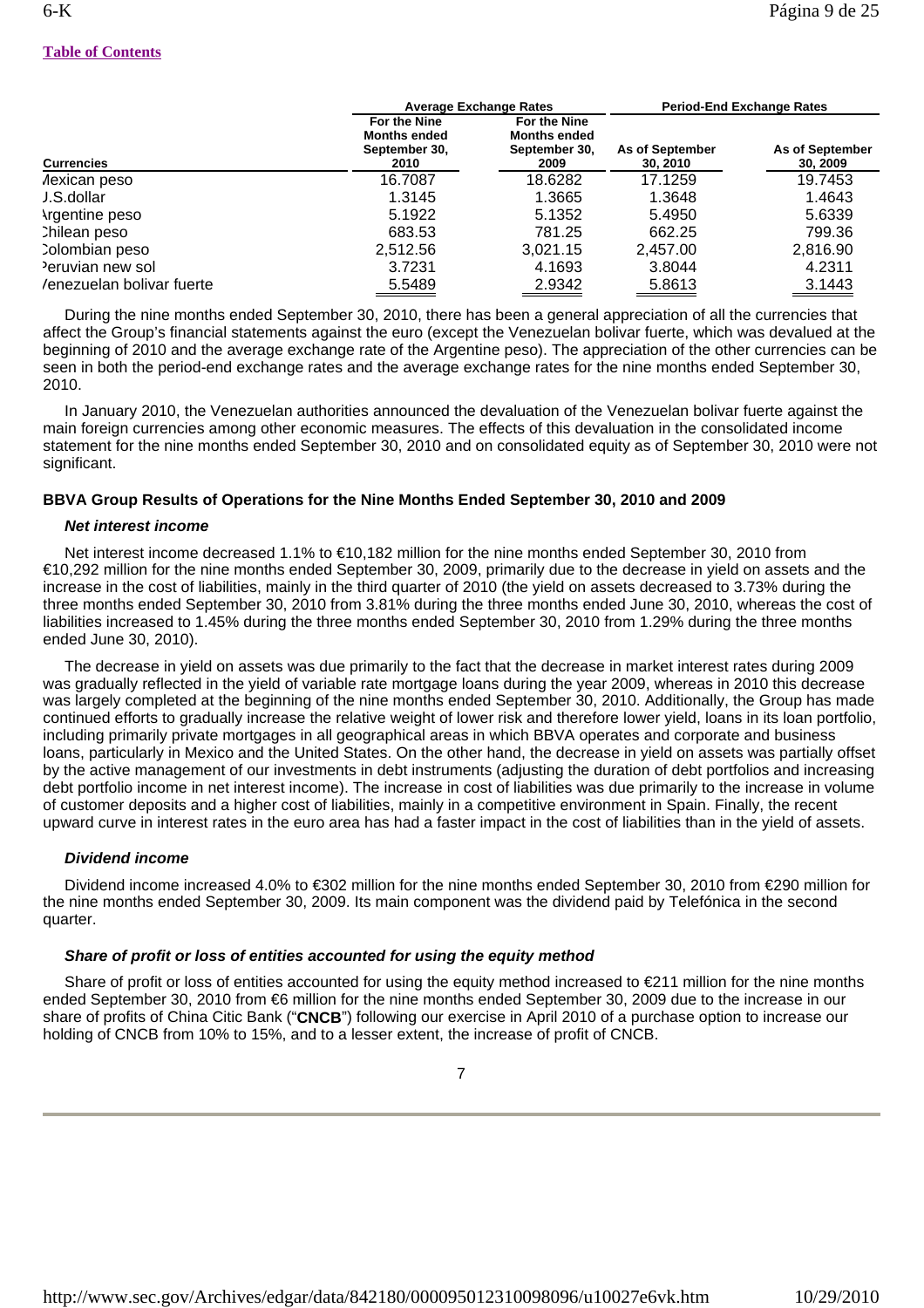# *Fee and commission income*

 Fee and commission income increased 2.3% to €4,018 million for the nine months ended September 30, 2010 from €3,928 million for the nine months ended September 30, 2009 due principally to the increase of fees and commissions linked to banking services and asset custody.

# *Fee and commission expenses*

 Fee and commission expenses decreased 6.8% to €616 million for the nine months ended September 30, 2010 from €661 million for the nine months ended September 30, 2009, primarily due to the decrease in fees and commissions assigned to third parties mainly related to our pensions business in Chile.

# *Net gains (losses) on financial assets and liabilities and exchange differences*

Net gains (losses) on financial assets and liabilities increased to €1,356 million for the nine months ended September 30, 2010 from €644 million for the nine months ended September 30, 2009, primarily due to a general recovery in market activity, and the sale of financial instruments to adjust portfolio durations. In addition, we have profited from high price volatility in sovereign debt markets rotating the durations of the portfolios, which generated income without consuming the unrealized capital gains present in certain portfolios as of September 30, 2010.

 Net exchange differences decreased 40.3% to €286 million for the nine months ended September 30, 2010 from €480 million for the nine months ended September 30, 2009 due primarily to the devaluation of the Venezuelan bolivar fuerte and losses in foreign currency trading.

# *Other operating income and expenses*

 Other operating income increased 5.3% to €2,634 million for the nine months ended September 30, 2010 from €2,502 million for the nine months ended September 30, 2009, due to primarily the increase of non-banking product sales. Other operating expenses increased 14.4% to €2,409 million for the nine months ended September 30, 2010 from €2,106 million for the nine months ended September 30, 2009 due to the adjustment for the hyperinflation in Venezuela, the cost of sales, primarily real estate inventories sales, and a higher contribution to deposit guarantee funds in the countries in which we operate.

# *Gross income*

 As a result of the foregoing, gross income for the nine months ended September 30, 2010 increased 3.8% to €15,964 million from €15,375 million for the nine months ended September 30, 2009.

# *Administration costs*

 Administration costs increased 9.0% to €6,080 million for the nine months ended September 30, 2010 from €5,576 million for the nine months ended September 30, 2009, due primarily to an increase in rent expenses related to the sale and leaseback of certain properties located in Spain during the third quarter of 2009 and an increase in costs associated with certain investments that are currently being carried out including, for example, new investments in systems, the extension and renewal of ATMs, image and brand identity (including new sponsorship arrangements with the U.S. National Basketball Association) and implementing growth plans in practically all the geographical areas in which the Group operates.

# *Depreciation and amortization*

 Depreciation and amortization increased 6.4% to €562 million for the nine months ended September 30, 2010 from €528 million for the nine months ended September 30, 2009.

# *Provisions (net)*

 Provisions (net) increased 74.2% to €408 million for the nine months ended September 30, 2010 from €234 million for the nine months ended September 30, 2009, primarily due to a significant increase of provision for substandard contingent liabilities primarily related to guarantees given on behalf of our clients. In addition, provisions (net) for the nine months ended September 30, 2009 were positively impacted by higher provision recoveries.

# *Impairment losses on financial assets (net)*

 Impairment losses on financial assets (net) decreased 2.2% to €3,606 million for the nine months ended September 30, 2010 from €3,686 million for the nine months ended September 30, 2009, principally due to a decrease in provisions in connection with the slight decrease in non-performing assets to €15,560 million as of September 30, 2010 from €15,602 million as of December 31, 2009. The non-performing asset ratio was 4.1% as of September 30, 2010, 4.3% as of December 31, 2009 and 3.4% as of September 30, 2009. The coverage ratio increased to 62% as of September 30, 2010 from 57% as of December 31, 2009 (68% as of September 30, 2009).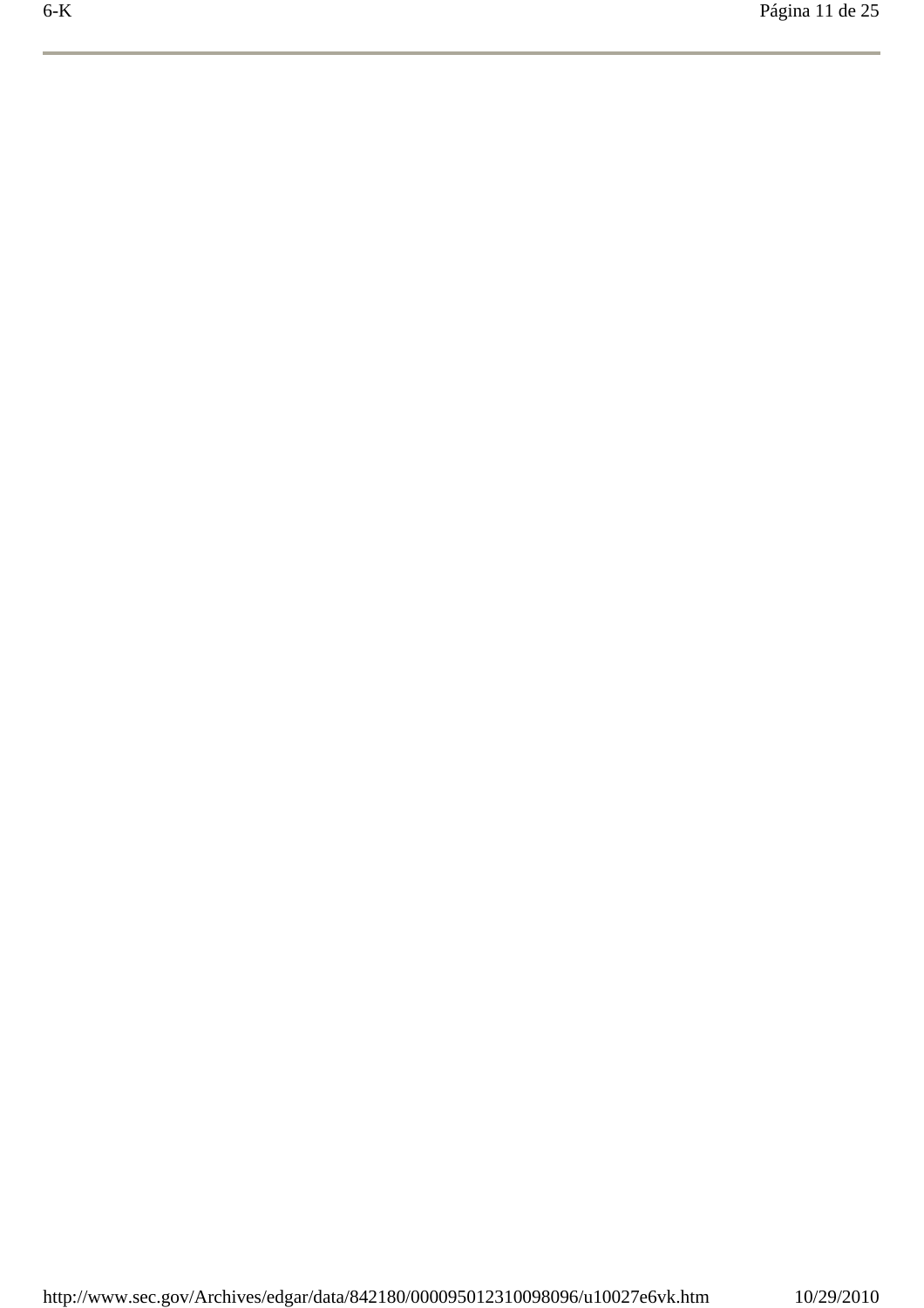# *Net operating income*

 As a result of the foregoing, net operating income decreased 0.8% to €5,308 million for the nine months ended September 30, 2010 from €5,351 million for the nine months ended September 30, 2009.

# *Impairment losses on other assets (net)*

 Impairment losses on other assets (net) decreased 4.4% to €288 million for the nine months ended September 30, 2010 from €301 million for the nine months ended September 30, 2009, primarily attributable to a decrease in writedowns on real-estate investments.

# *Gains (losses) on derecognized assets not classified as non-current assets held for sale*

Gains (losses) on derecognized assets not classified as non-current assets held for sale increased to €39 million for the nine months ended September 30, 2010 from €18 million for the nine months ended September 30, 2009.

# *Gains (losses) in non-current assets held for sale not classified as discontinued transactions*

 Gains (losses) in non-current assets held for sale not classified as discontinued operations decreased 77.3% to €200 million for the nine months ended September 30, 2010 from €882 million for the nine months ended September 30, 2009. The €882 million for the nine months ended September 30, 2009 included capital gains of €830 million generated by the sale in September 2009 of 948 properties (mainly branch offices and various individual properties) to a third-party real estate investor. The €200 million for the nine months ended September 30, 2010 included capital gains of €233 million generated by the sale in July 2010 of over 160 properties (mainly branch offices and various individual properties) to another third-party real estate investor.

# *Income before tax*

 As a result of the foregoing, income before tax decreased 11.6% to €5,260 million for the nine months ended September 30, 2010 from €5,950 million for the nine months ended September 30, 2009.

# *Income tax*

 Income tax decreased 8.4% to €1,300 million for the nine months ended September 30, 2010 from €1,418 million for the nine months ended September 30, 2009. This decrease was lower than the decrease of income before tax due to an increase of the tax rate in Mexico as of January 1, 2010.

# *Net income*

 As a result of the foregoing net income decreased 12.6% to €3,960 million for the nine months ended September 30, 2010 from €4,532 million for the nine months ended September 30, 2009.

# *Net income attributed to non-controlling interest*

 Net income attributed to non-controlling interest decreased 17.1% to €293 million for the nine months ended September 30, 2010 from €353 million for the nine months ended September 30, 2009, principally due to exchange rate impacts.

# *Net income attributed to parent company*

 Net income attributed to parent company decreased 12.2% to €3,668 million for the nine months ended September 30, 2010 from €4,179 million for the nine months ended September 30, 2009 (assuming constant exchange rates, there would have been a 14.2% decrease).

# **B. Key Indicators**

 Return on equity was 17.2% for the nine months ended September 30, 2010 compared to 16.0% for the year ended December 31, 2009 and 21.2% for the nine months ended September 30, 2009.

 The cost/income ratio including depreciation, for the nine months ended September 30, 2010 was 41.6% compared to 40.4% for the year ended December 31, 2009 and 39.7% for the nine months ended September 30, 2009.

 The Group's total assets as of September 30, 2010 were €557,761 million compared to €535,065 million as of December 31, 2009 and €537,305 million as of September 30, 2009.

 As of September 30, 2010 lending to customers amounted to €343,084 million, compared to €332,162 million as of December 31, 2009 and €331,005 million as of September 30, 2009, which represents a 3.6% increase as of September 30, 2010 compared to September 30, 2009.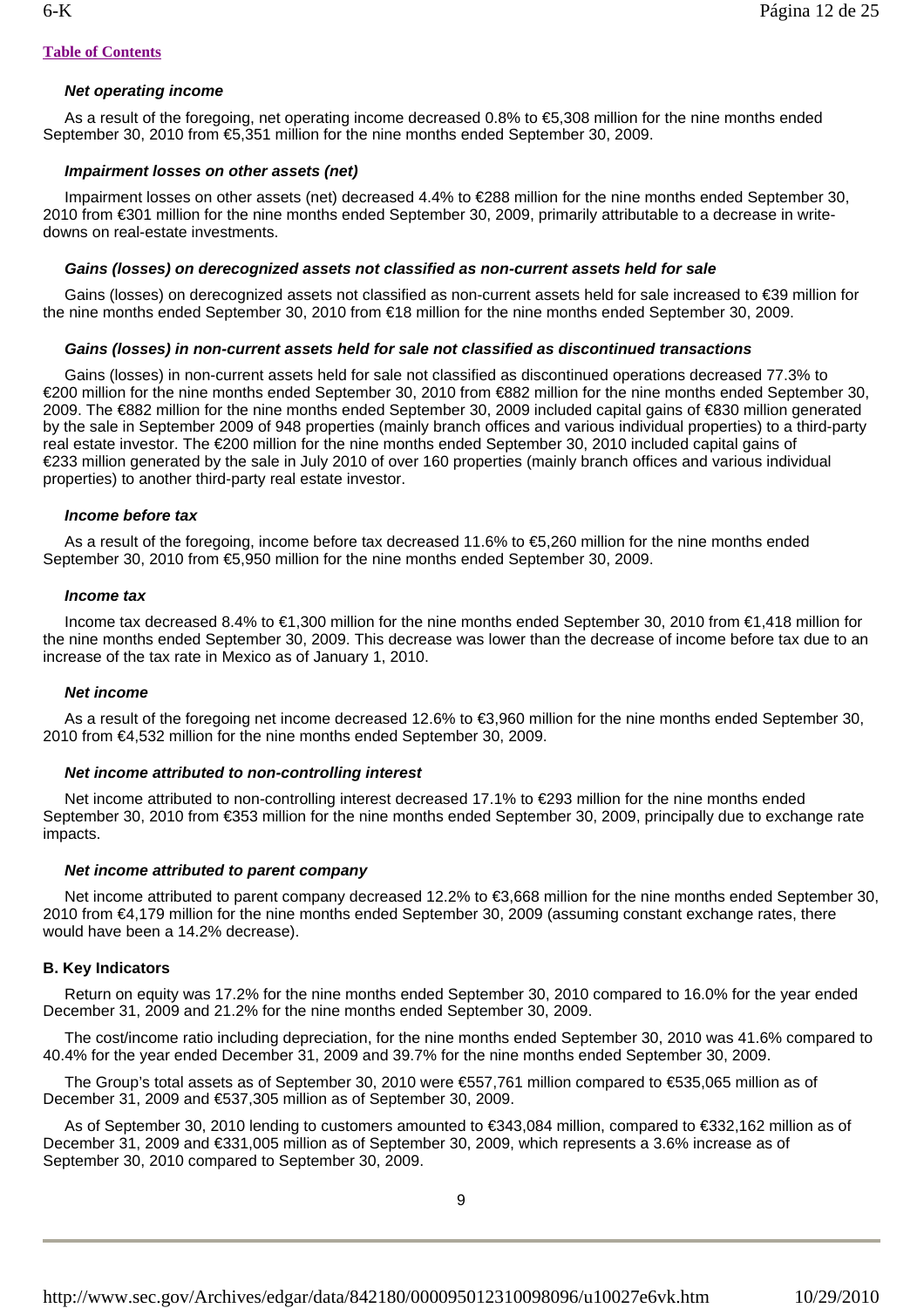Lending to domestic customers in Spain amounted to €210,885 million as of September 30, 2010, compared to €204,671 million as of December 31, 2009 and €204,997 million as of September 30, 2009, which represents a 2.9% increase as of September 30, 2010 compared to as of September 30, 2009.

 Lending to non-resident customers as of September 30, 2010 was €132,199 million, compared to €127,491 million as of December 31, 2009 and €126,008 million as of September 30, 2009, which represents an increase of 4.9% compared to September 30, 2009.

 Non-performing loans amounted to €15,218 million as of September 30, 2010, a 0.1% increase from €15,197 million as of December 31, 2009 (€12,189 million as of September 30, 2009). Total non-performing assets (which include nonperforming loans and other non-performing assets) amounted to €15,560 million as of September 30, 2010, a 0.3% decrease compared to €15,602 million as of December 31, 2009 (€12,500 million as of September 30, 2009). The nonperforming asset ratio was 4.1% as of September 30, 2010, 4.3% as of December 31, 2009 and 3.4% as of September 30, 2009. The non-performing asset coverage ratio was 62% as of September 30, 2010, 57% as of December 31, 2009 and 68% as of September 30, 2009.

 As of September 30, 2010 total customer funds, on and off the balance sheet, were €513,042 million, an increase of 0.8% from €509,104 million as of December 31, 2009 (€499,672 million as of September 30, 2009).

 As of September 30, 2010 customer funds on the balance sheet decreased by 0.9% to €368,745 million, compared to €371,999 millions as of December 31, 2009 (€366,581 million as of September 30, 2009). Of the above amount at September 30, 2010, customer deposits accounted for €255,798 million (up 2.6% year-on-year), marketable debt securities accounted for €94,394 million (down 4.3% year-on-year) and subordinate liabilities accounted for €18,553 million (down 0.2% year-on-year).

 Customer funds off the balance sheet came to €144,298 million, a 5.2% increase compared to €137,105 million as of December 31, 2009 (€133,091 million as of September 30, 2009).

# **C. Capital**

 Based on the framework of Basel II and using such additional assumptions as we consider appropriate, we have estimated that as of September 30, 2010 and December 31, 2009, our consolidated Tier I risk-based capital ratio was 9.2% and 9.4%, respectively, and our consolidated total risk-based capital ratio (consisting of both Tier I capital and Tier II capital) was 12.8% and 13.6%, respectively. Basel II recommends that these ratios be at least 4% and 8%, respectively.

# **D. Results of Operations by Business Areas for the Nine Months Ended September 30, 2010 and 2009 and business overview**

 The Group focuses its operations on six major business areas, as described below, which are further broken down into business units: Spain and Portugal, Mexico, South America, the United States, Wholesale Banking and Asset Management ("WB&AM") and Corporate Activities.

 The foregoing description of our business areas is consistent with our current internal organization. Unless otherwise indicated, the financial information provided below for each business area does not reflect the elimination of transactions between companies within one business area or between different business areas, since we consider these transactions to be an integral part of each business area's activities. For the presentation and discussion of our consolidated operating results in this section, however, such intra- and inter-business area transactions are eliminated and the eliminations are generally reflected in the operating results of the Corporate Activities business area.

 In 2010, certain changes were made in the criteria applied to the year ended December 31, 2009 to reflect the composition of our business areas. These changes affected:

- **•** The *United States* and *Wholesale Banking & Asset Management*. In order to give a global view of the Group's business in the United States, we decided to include the New York office, formerly within *WB&AM,* in the *United States* area. This change is consistent with BBVA's current method of reporting its business units.
- **•** *South America* and *Corporate Activities*. In 2010, the adjustment for Venezuelan hyperinflation is included in the financial statements of South America. In the 2009 Form 20-F, that adjustment was included under the *Corporate Activities* segment. Therefore, this business segment's figures related to 2009 have been restated to make them comparable to the 2010 figures.

 In addition, we made a modification to the allocation of certain costs from the corporate headquarters to the business areas that affect rent expenses and, to a lesser extent, sales of IT services. As a result of these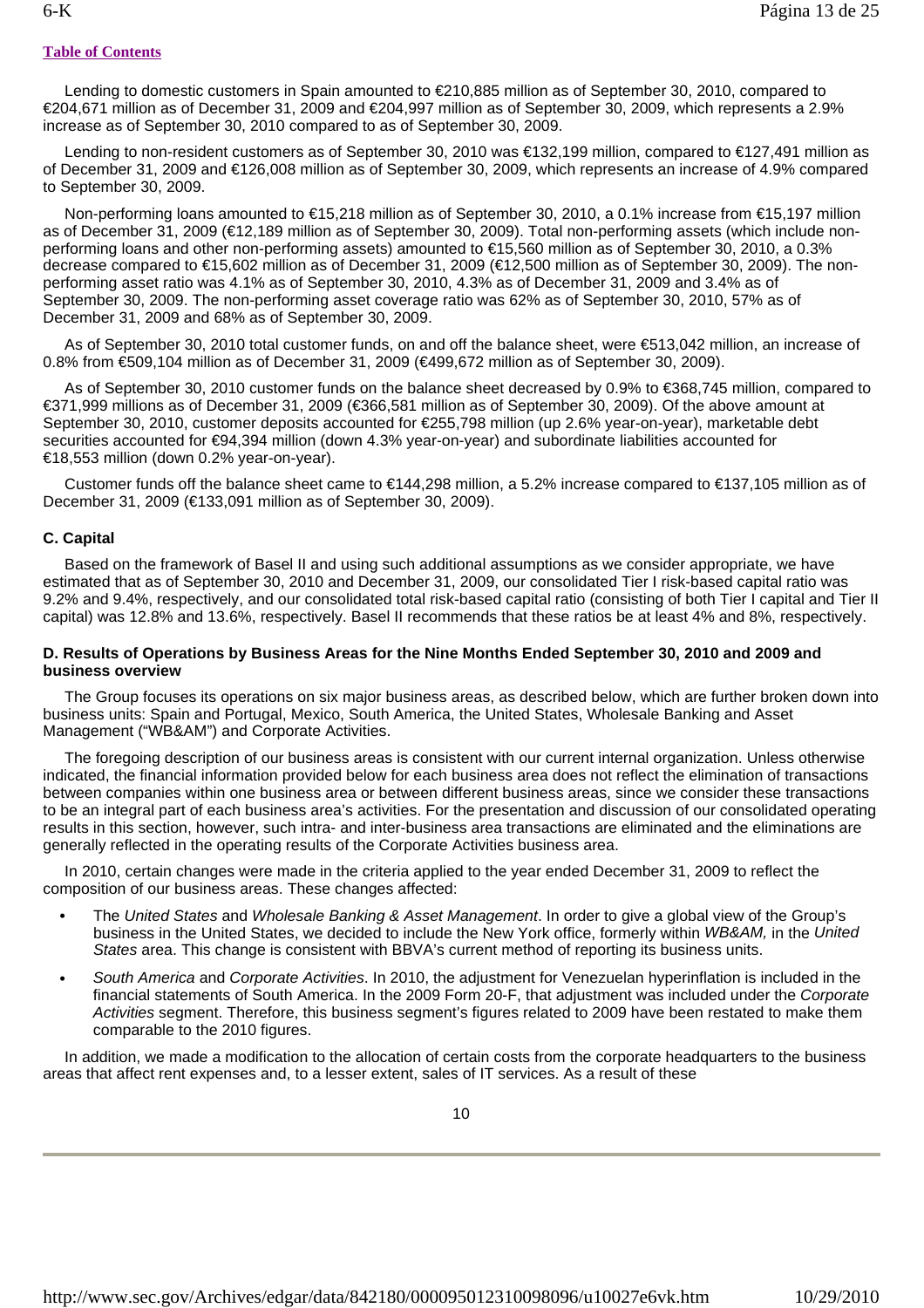#### **Table of Contents**

modifications, data for the nine months ended September 30, 2009, has been revised to ensure that the different periods are comparable.

 The following table sets forth information relating to net income attributed to parent company for each of our business areas for the nine months ended September 30, 2010 and 2009:

|                              |       | (in Millions of Euros)<br>For the Nine Months Ended<br>September 30, |           |
|------------------------------|-------|----------------------------------------------------------------------|-----------|
|                              |       |                                                                      |           |
| Net Income by Business Areas | 2010  | 2009                                                                 | 2010-2009 |
| Spain and Portugal           | 1,687 | 1,798                                                                | (6.2)     |
| Mexico                       | 1,254 | 1.103                                                                | 13.7      |
| South America                | 699   | 623                                                                  | 12.1      |
| The United States            | 220   | 177                                                                  | 24.1      |
| WB&AM                        | 730   | 668                                                                  | 9.2       |
| <b>Corporate Activities</b>  | (922) | (192)                                                                | n.m.(1)   |
| <b>Total BBVA Group</b>      | 3,668 | 4,177                                                                | (12.2)    |

# (1) Not meaningful.

 The following tables set forth information relating to condensed income statements by BBVA's business areas. Some line items separately shown in the consolidated income statements are aggregated in a single line item in the condensed income statements by BBVA's business areas, as follows:

- **•** *'Other operating income and expenses (net)'* line item includes, if any, the *'Dividend income', 'Share of profit or loss of entities accounted for using the equity method', 'Other operating income'* and 'Other operating expenses' line items shown in the consolidated income statement.
- **•** *'Provisions (net) and other gains (losses)'* line item includes, if any, the *'Provisions (net)', 'Impairment losses on other assets (net)', 'Gains (losses) on derecognized assets not classified as non-current asset held for sale', 'Negative Goodwill'* and *'Gains (losses) in non-current assets held for sale not classified as discontinued transactions'* line items shown in the consolidated income statement.

# *Spain and Portugal*

|                                                                         | (in Millions of Euros)                     | (in %)   |           |
|-------------------------------------------------------------------------|--------------------------------------------|----------|-----------|
|                                                                         | For the Nine Months Ended<br>September 30, |          |           |
|                                                                         |                                            |          | Change    |
| <b>Spain and Portugal</b>                                               | 2010                                       | 2009     | 2010-2009 |
| <b>Jet interest income</b>                                              | 3,576                                      | 3,668    | (2.5)     |
| Jet fees and commissions                                                | 1,051                                      | 1,123    | (6.5)     |
| Jet gains (losses) on financial assets and liabilities and net exchange |                                            |          |           |
| differences                                                             | 154                                        | 152      | 1.3       |
| Other operating income and expenses (net)                               | 279                                        | 326      | (14.3)    |
| <b>Sross income</b>                                                     | 5,061                                      | 5,269    | (4.0)     |
| <b>Administrative Cost</b>                                              | (1, 811)                                   | (1,838)  | (1.5)     |
| Personnel expenses                                                      | (1, 126)                                   | (1, 133) | (0.6)     |
| General and administrative expenses                                     | (685)                                      | (705)    | (2.9)     |
| Depreciation and amortization                                           | (77)                                       | (79)     | (2.9)     |
| mpairment losses on financial assets (net)                              | (985)                                      | (1, 595) | (38.3)    |
| Provisions (net) and other gains (losses)                               | 222                                        | 803      | (72.3)    |
| ncome before tax                                                        | 2,411                                      | 2,560    | (5.8)     |
| ncome tax                                                               | (724)                                      | (761)    | (4.9)     |
| let income                                                              | 1,687                                      | 1,799    | (6.2)     |
| Jet income attributed to non-controlling interests                      |                                            |          |           |
| let income attributed to parent company                                 | 1,687                                      | 1,798    | (6.2)     |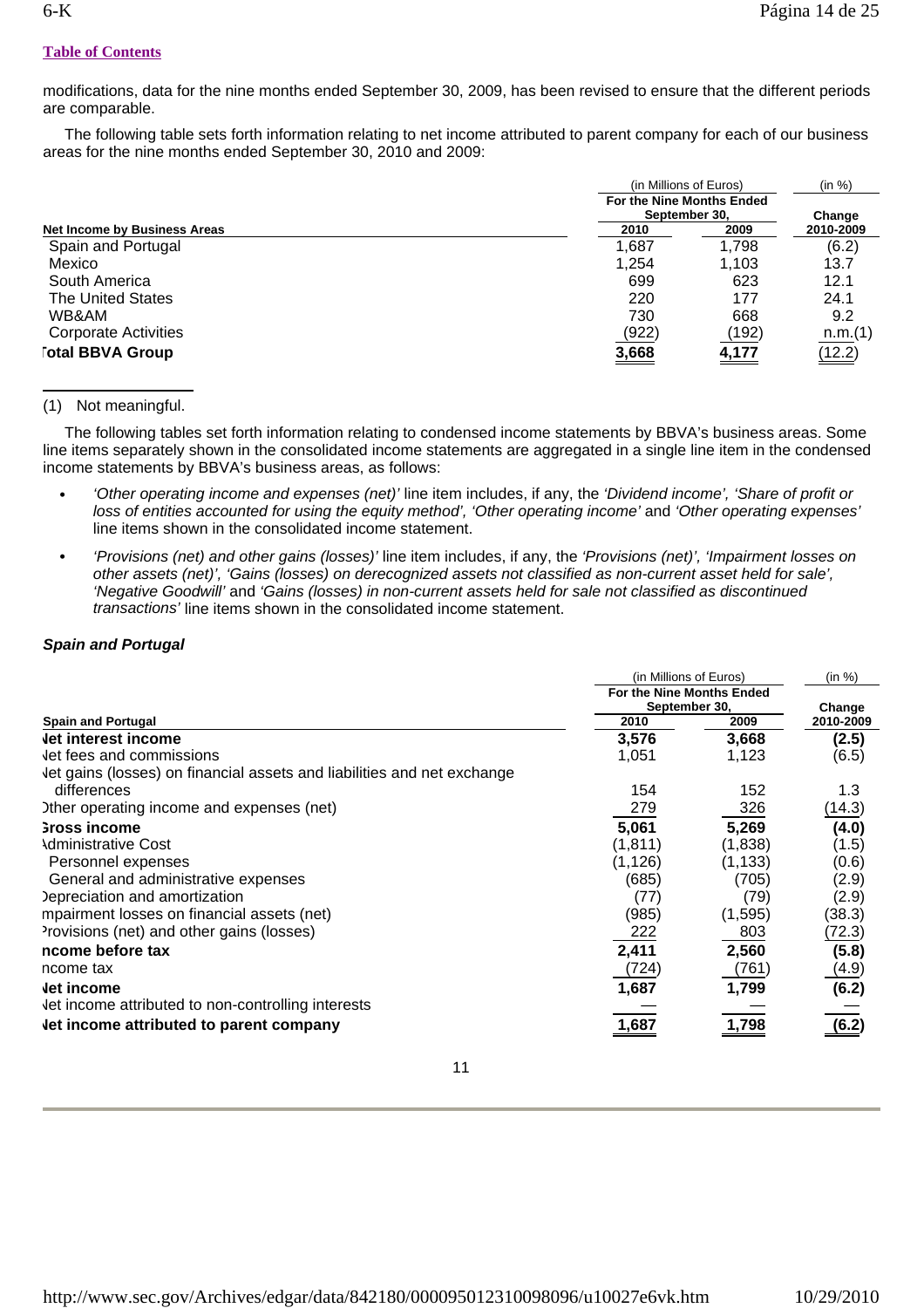# *Net interest income*

Net interest income of this business area for the nine months ended September 30, 2010 amounted to €3,576 million, a 2.5% decrease from €3,668 million recorded for the nine months ended September 30, 2009 primarily due to the decrease in yield on assets, whereas the cost of liabilities increased.

 The decrease in yield on assets was due primarily to the fact that the decrease in market interest rates during 2009 was gradually reflected in the yield of variable rate mortgage loans during the year 2009, whereas in 2010 this decrease was largely completed at the beginning of the nine months ended September 30, 2010. Additionally, this business area has made continued efforts to gradually increase the relative weight of loan portfolios with lower risk and, therefore, lower spreads (for example, private mortgage loans) instead of loan portfolios with higher risk (for example, consumer loans). The increase in cost of liabilities was due primarily to the increase in volume of customer deposits and a higher cost of liabilities in a competitive environment in Spain. Finally, the recent upward curve in interest rates in the euro area has had a faster impact in the cost of liabilities than in the yield of assets.

## *Net fees and commissions*

 Net fees and commissions of this business area for the nine months ended September 30, 2010 amounted to €1,051 million, a 6.5% decrease from the €1,123 million recorded for the nine months ended September 30, 2009, primarily due to the loyalty-based reductions applied to a growing number of customers and the fall in the volume of managed mutual funds.

#### *Net gains (losses) on financial assets and liabilities and exchange differences*

 Net gains on financial assets and liabilities and exchange differences of this business area for the nine months ended September 30, 2010 was €154 million, a 1.3% increase from the €152 million recorded for the nine months ended September 30, 2009.

# *Other operating income and expenses (net)*

 Other operating income and expenses (net) of this business area for the nine months ended September 30, 2010 amounted to €279 million, a 14.3% decrease from the €326 million recorded for the nine months ended September 30, 2009, primarily due to the weakness of banking activity in general.

#### *Gross income*

 As a result of the foregoing, gross income of this business area for the nine months ended September 30, 2010 was €5,061 million, a 4.0% decrease from the €5,269 million recorded for the nine months ended September 30, 2009.

#### *Administrative costs*

 Administrative costs of this business area for the nine months ended September 30, 2010 were €1,811 million, a 1.5% decrease from the €1,838 million recorded for the nine months ended September 30, 2009, primarily due to the decline in general and administrative expenses, principally through continued streamlining of the branch network, and the Group's transformation plan, which helped to reduce wages and salaries.

# *Impairment on financial assets (net)*

 Impairment on financial assets (net) of this business area for the nine months ended September 30, 2010 was €985 million, compared to €1,595 million for the nine months ended September 30, 2009. Impairment on financial assets (net) was negatively affected in the nine months ended September 30, 2009 by the sharp increase in non-performing loans during the period. This business area's non-performing assets ratio increased to 4.0% as of September 30, 2009 from 2.6% as of December 31, 2008, whereas this business area's non-performing assets ratio decreased to 5.0% as of September 30, 2010 from 5.1% as of December 31, 2009. As the non-performing assets ratio remained stable during the nine months ended September 30, 2010, the extent of Impairment on financial assets (net) of this business area declined during the period relative to the nine months ended September 30, 2009.

#### *Income before tax*

 As a result of the foregoing, income before tax of this business area for the nine months ended September 30, 2010 was €2,411 million, a 5.8% decrease from the €2,560 million recorded for the nine months ended September 30, 2009.

# *Income tax*

 Income tax of this business area for the nine months ended September 30, 2010 decreased 4.9% to €724 million from €761 million for the nine months ended September 30, 2009, primarily as a result of the decrease in income before tax.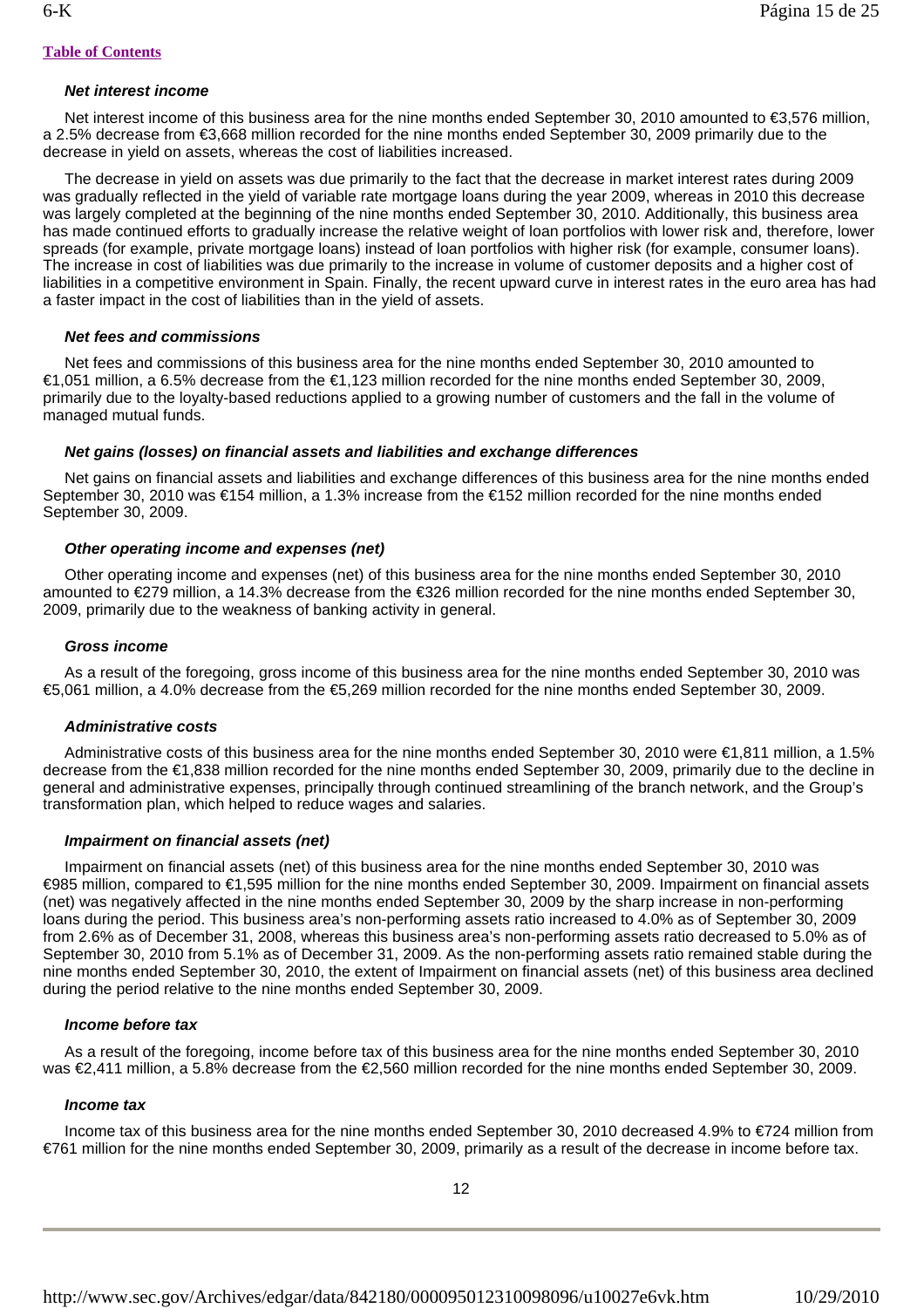# *Net income attributed to parent company*

 As a result of the foregoing, net income attributed to parent company of this business area for the nine months ended September 30, 2010 decreased 6.2% to €1,687 million from €1,799 million for the nine months ended September 30, 2009.

# *Mexico*

|                                                                         | (in Millions of Euros)                     | (in %)   |           |
|-------------------------------------------------------------------------|--------------------------------------------|----------|-----------|
|                                                                         | For the Nine Months Ended<br>September 30, |          |           |
|                                                                         |                                            |          | Change    |
| <b>Mexico</b>                                                           | 2010                                       | 2009     | 2010-2009 |
| let interest income                                                     | 2,747                                      | 2,510    | 9.5       |
| let fees and commissions                                                | 913                                        | 805      | 13.5      |
| Jet gains (losses) on financial assets and liabilities and net exchange |                                            |          |           |
| differences                                                             | 331                                        | 310      | 7.1       |
| Ither operating income and expenses (net)                               | 133                                        | 100      | 33.3      |
| <b>Sross income</b>                                                     | 4,126                                      | 3,725    | 10.8      |
| <b>\dministrative Cost</b>                                              | (1,346)                                    | (1, 112) | 21.1      |
| Personnel expenses                                                      | (646)                                      | (550)    | 17.5      |
| General and administrative expenses                                     | (700)                                      | (562)    | 24.7      |
| Depreciation and amortization                                           | (62)                                       | (49)     | 27.5      |
| mpairment losses on financial assets (net)                              | (953)                                      | (1,097)  | (13.1)    |
| Provisions (net) and other gains (losses)                               | (48)                                       | (21)     | n.m.(1)   |
| ncome before tax                                                        | 1,716                                      | 1,446    | 18.7      |
| ncome tax                                                               | (458)                                      | (341)    | 34.5      |
| let income                                                              | 1,257                                      | 1,105    | 13.8      |
| Jet income attributed to non-controlling interests                      | (3)                                        | (2)      | 89.6      |
| let income attributed to parent company                                 | 1,254                                      | 1,103    | 13.7      |

# (1) Not meaningful.

 As discussed above under "Factors Affecting the Comparability of our Results of Operations and Financial Condition", the average Mexican peso to euro exchange rate for the nine months ended September 30, 2010 decreased compared to the average exchange rate for the nine months ended September 30, 2009 resulting in a positive exchange rate effect on the income statement for the nine months ended September 30, 2010.

# *Net interest income*

 Net interest income of this business area for the nine months ended September 30, 2010 was €2,747 million, a 9.5% increase from the €2,510 million recorded for the nine months ended September 30, 2009. This increase was primarily due to the exchange-rate effect (assuming constant exchange rates, there would have been a 1.8% decrease due to the decrease in market interest rates).

# *Net fees and commissions*

Net fees and commissions of this business area for the nine months ended September 30, 2010 was €913 million, a 13.5% increase from the €805 million recorded for the nine months ended September 30, 2009, primarily as a result of the exchange-rate effect (assuming constant exchange rates there would have been a 1.8% increase, due primarily to greater fees charged by our pension fund administration business, Afore BBVA Bancomer, and to an increase in investment companies activity).

# *Net gains (losses) on financial assets and liabilities and exchange differences*

Net gains on financial assets and liabilities and exchange differences of this business area for the nine months ended September 30, 2010 was €331 million, a 7.1% increase from the €310 million recorded for the nine months ended September 30, 2009, primarily as a result the exchange-rate effect (assuming constant exchange rates, there would have been a 4.0% decrease, principally due to market volatility).

# *Other operating income and expenses (net)*

 Other operating income and expenses (net) of this business area for the nine months ended September 30, 2010 was €133 million, a 33.3% increase from the €100 million recorded for the nine months ended September 30, 2009, principally due to growth in the insurance business.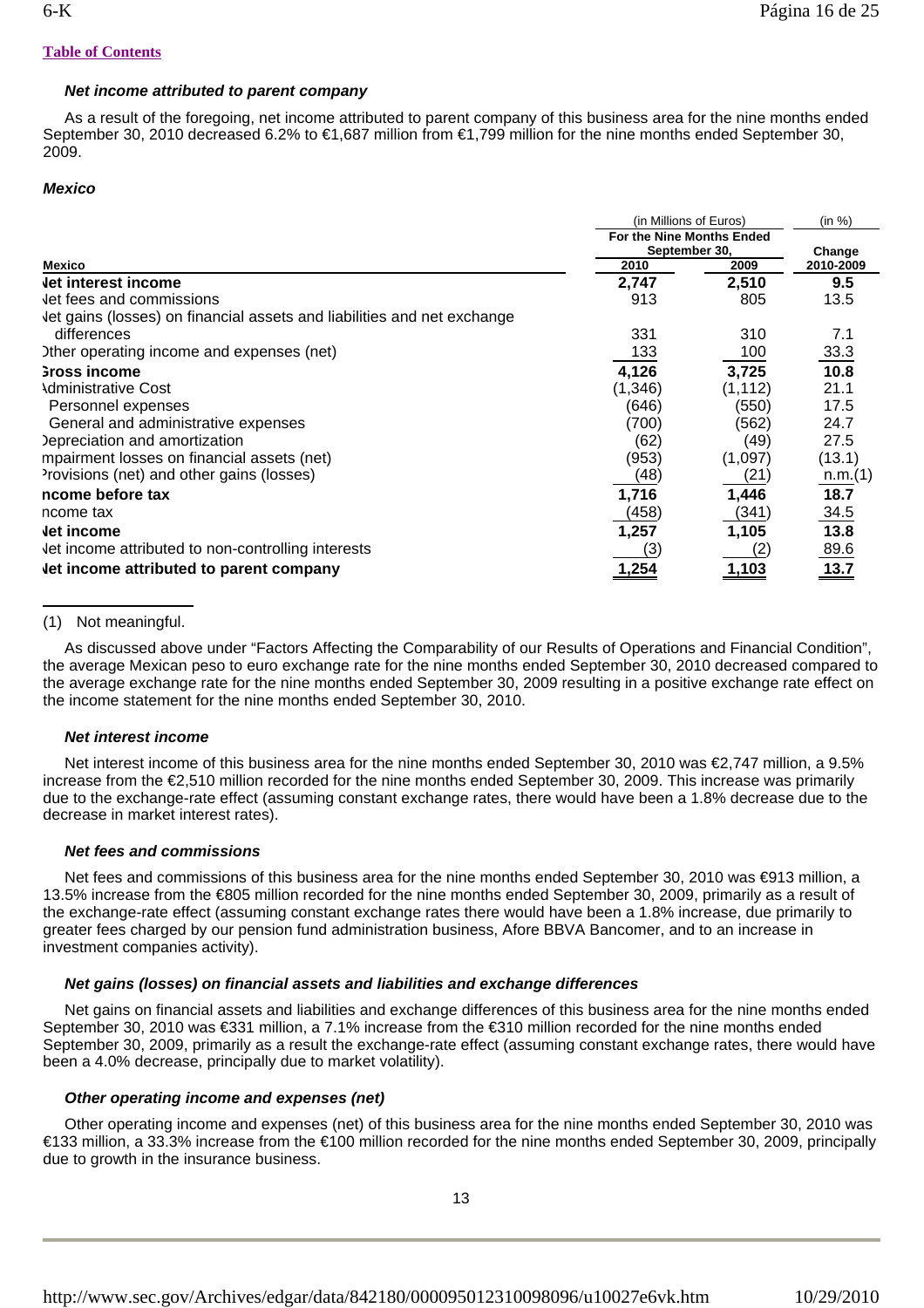# *Gross income*

 As a result of the foregoing, gross income of this business area for the nine months ended September 30, 2010 amounted to €4,126 million, an 10.8% increase from the €3,725 million recorded for the nine months ended September 30, 2009 (assuming constant exchange rates, there would have been a 0.6% decrease).

# *Administrative costs*

 Administrative costs of this business area for the nine months ended September 30, 2010 were €1,346 million, a 21.1% increase from the €1,112 million recorded for the nine months ended September 30, 2009 (assuming constant exchange rates, there would have been an 8.9% increase), primarily due to a three-year expansion and transformation plan implemented by BBVA Bancomer to take advantage of the long-term growth opportunities offered by the Mexican market.

# *Impairment on financial assets (net)*

 Impairment on financial assets (net) of this business for the nine months ended September 30, 2010 was €953 million, a 13.1% decrease from the €1,097 million recorded for the nine months ended September 30, 2009, primarily due to a modest recovery in economic conditions in Mexico. The business area's non-performing assets ratio decreased to 3.4% as of September 30, 2010 from 4.3% as of December 31, 2009 (4.0% as of September 30, 2009).

# *Income before tax*

 As a result of the foregoing, income before tax of this business area for the nine months ended September 30, 2010 was €1,716 million, an 18,7% increase from the €1,446 million recorded for the nine months ended September 30, 2009.

# *Income tax*

 Income tax of this business area for the nine months ended September 30, 2010 was €458 million, a 34.5% increase from the €341 million recorded for the nine months ended September 30, 2009, principally due to an increase in the tax rate in Mexico as of January 1, 2010.

# *Net income attributed to parent company*

 Net income attributed to parent company of this business area for the nine months ended September 30, 2010 was €1,254 million, a 13.7% increase from the €1,103 million recorded for the nine months ended September 30, 2009, primarily due to the exchange-rate effect (assuming constant exchange rates, the increase would have been 2.0%).

# **South America**

|                                                                         | (in Millions of Euros)<br>For the Nine Months Ended |         | (in %)    |  |
|-------------------------------------------------------------------------|-----------------------------------------------------|---------|-----------|--|
|                                                                         |                                                     |         |           |  |
|                                                                         | September 30,                                       |         | Change    |  |
| <b>South America</b>                                                    | 2010                                                | 2009    | 2010-2009 |  |
| <b>Jet interest income</b>                                              | 1,843                                               | 1,880   | (1.9)     |  |
| Jet fees and commissions                                                | 709                                                 | 660     | 7.5       |  |
| Jet gains (losses) on financial assets and liabilities and net exchange |                                                     |         |           |  |
| differences                                                             | 402                                                 | 360     | 11.8      |  |
| Other operating income and expenses (net)                               | (141)                                               | (164)   | (14.2)    |  |
| <b>Sross income</b>                                                     | 2,814                                               | 2,735   | 2.9       |  |
| <b>Administrative Cost</b>                                              | (1, 117)                                            | (1,073) | 4.1       |  |
| Personnel expenses                                                      | (626)                                               | (587)   | 6.7       |  |
| General and administrative expenses                                     | (491)                                               | (486)   | 1.0       |  |
| Depreciation and amortization                                           | (97)                                                | (85)    | 14.7      |  |
| mpairment losses on financial assets (net)                              | (301)                                               | (317)   | (4.9)     |  |
| Provisions (net) and other gains (losses)                               | (21)                                                | (8)     | n.m.(1)   |  |
| ncome before tax                                                        | 1,277                                               | 1,252   | 2.0       |  |
| ncome tax                                                               | (282)                                               | (320)   | (11.8)    |  |
| let income                                                              | 994                                                 | 932     | 6.7       |  |
| Jet income attributed to non-controlling interests                      | (296)                                               | (309)   | (4.1)     |  |
| let income attributed to parent company                                 | 699                                                 | 623     | 12.1      |  |

(1) Not meaningful.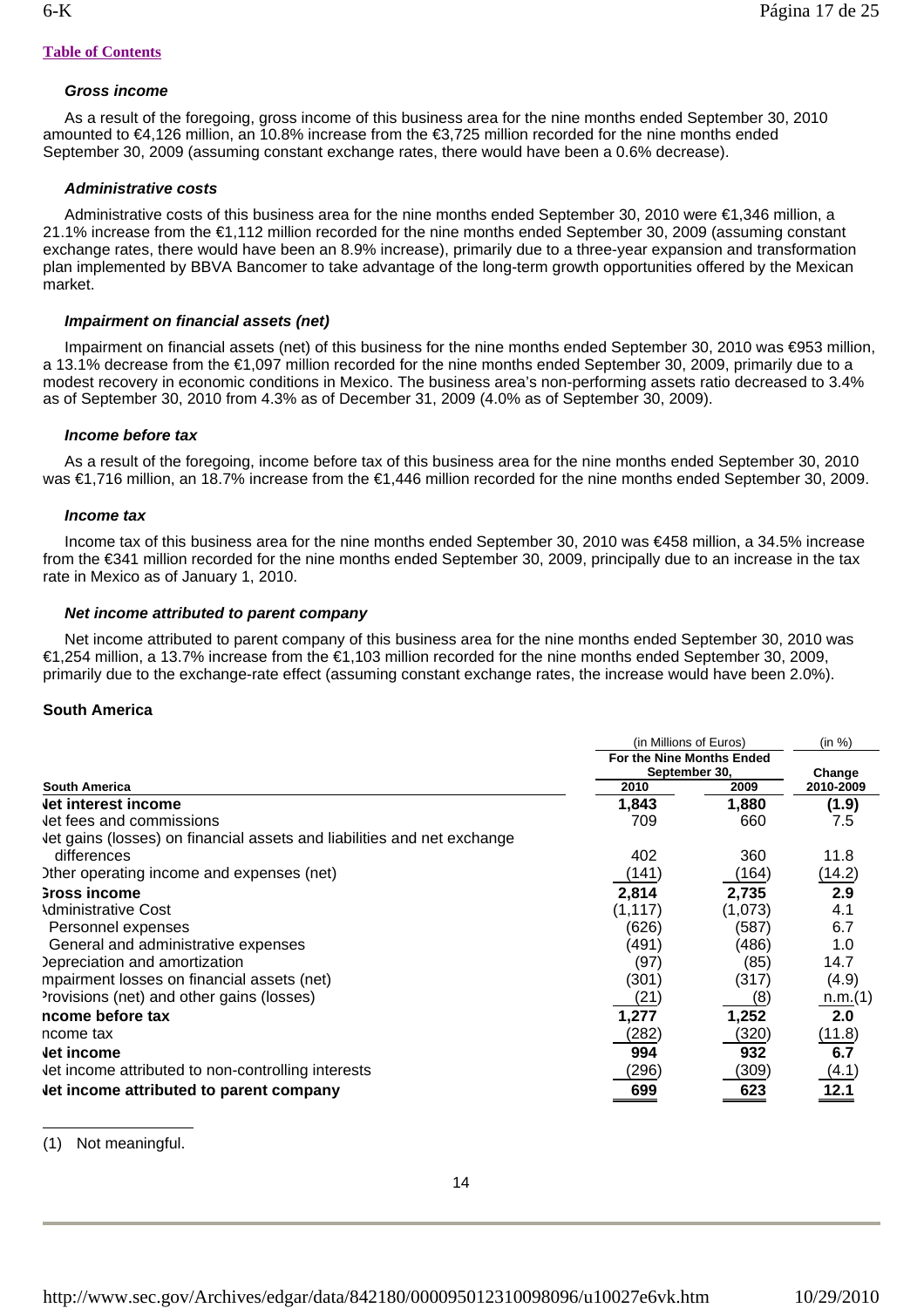As discussed above under "Factors Affecting the Comparability of our Results of Operations and Financial Condition", the appreciation during the nine months ended September 30, 2010 of all the currencies in the countries in which we operate in South America against the euro (except the Venezuelan bolivar fuerte, which was devalued at the beginning of 2010 and the average exchange rate of the Argentine peso) positively affected the results of operations of certain of our Latin American subsidiaries in euro terms. However, the impact of the devaluation of Venezuelan bolivar fuerte is higher than the positive effect of the appreciation of most of the rest of the currencies and, therefore, movements in exchange rates had a negative overall impact on this business area's volume of business, balance sheet and, to a lesser extent, earnings during the nine months ended September 30, 2010.

# *Net interest income*

 Net interest income for the nine months ended September 30, 2010 was €1,843 million, a 1.9% decrease from the €1,880 million recorded for the nine months ended September 30, 2009. This decrease was primarily due to the exchange-rate effect (assuming constant exchange rates, there would have been an 11.5% increase), which partially offset an increase of interest income mainly due to the increase in volume of customer loans during the period in all geographical regions of this business area.

#### *Net fees and commissions*

 Net fees and commissions of this business area amounted to €709 million for the nine months ended September 30, 2010, a 7.5% increase from the €660 million recorded for the nine months ended September 30, 2009, primarily due to an increase in fees charged for transactional services, and an initial recovery of fees related to securities and the wholesale businesses.

# *Net gains (losses) on financial assets and liabilities and exchange differences*

 Net gains on financial assets and liabilities and exchange differences of this business area for the nine months ended September 30, 2010 were €402 million, an 11.8% increase from the €360 million recorded for the nine months ended September 30, 2009, primarily as a result of the valuation of U.S. dollar positions in Venezuela due to the devaluation of the Venezuelan bolivar fuerte and the appreciation of the dollar against the euro.

# *Gross income*

 As a result of the foregoing, the gross income of this business area for the nine months ended September 30, 2010 was €2,814 million, a 2.9% increase from the €2,735 million recorded for the nine months ended September 30, 2009.

# *Administrative costs*

 Administrative costs of this business area for the nine months ended September 30, 2010 were €1,117 million, a 4.1% increase from the €1,073 million recorded for the nine months ended September 30, 2009, primarily due to the exchangerate effect.

#### *Impairment on financial assets (net)*

 Impairment on financial assets (net) of this business for the nine months ended September 30, 2010 was €301 million, a 4.9% decrease from the €317 million recorded for the nine months ended September 30, 2009. The business area's non-performing assets ratio decreased to 2.4% as of September 30, 2010 from 2.7% as of December 31, 2009 (2.8% as of September 30, 2009).

#### *Income before tax*

 As a result of the foregoing, income before tax of this business area for the nine months ended September 30, 2010 amounted to €1,277 million, a 2.0% increase compared with the €1,252 million recorded for the nine months ended September 30, 2009, primarily due to the exchange rate movements discussed above (assuming constant exchange rates, there would have been a 6.3% increase).

#### *Income tax*

 Income tax of this business area for the nine months ended September 30, 2010 was €282 million, a 11.8% decrease from the €320 million recorded for the nine months ended September 30, 2009 (assuming constant exchange rates, there would have been a 9.0% decrease).

#### *Net income attributed to parent company*

 Net income attributed to parent company of this business area for the nine months ended September 30, 2010 was €699 million, a 12.1% increase from the €623 million recorded for the nine months ended September 30, 2009 (assuming constant exchange rates, there would have been a 13.7% increase).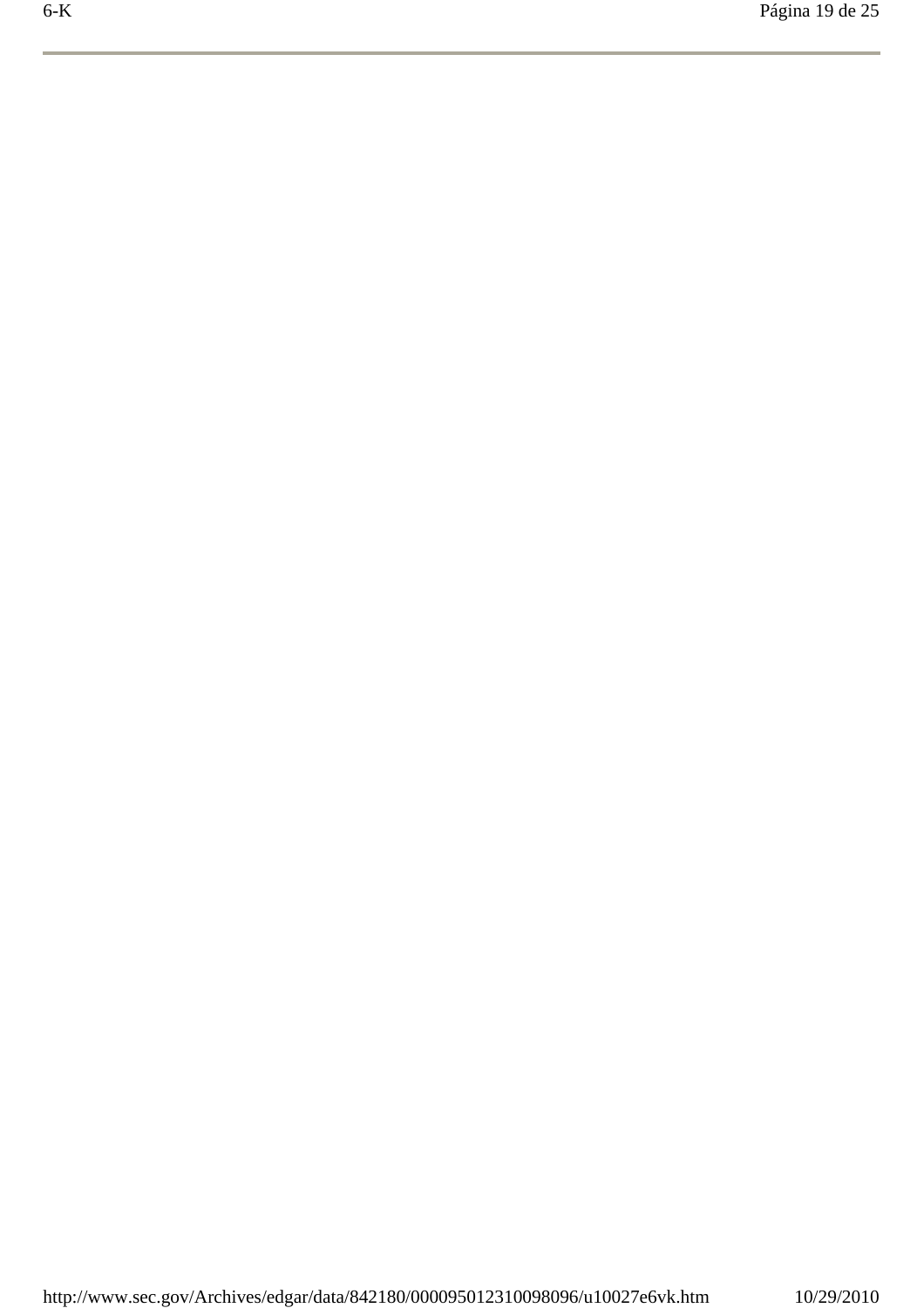# **The United States**

|                                                                         |                               | (in Millions of Euros) | (in %)              |
|-------------------------------------------------------------------------|-------------------------------|------------------------|---------------------|
|                                                                         | For the Nine Months Ended     |                        | Change<br>2010-2009 |
| <b>The United States</b>                                                | September 30,<br>2010<br>2009 |                        |                     |
|                                                                         |                               |                        |                     |
| <b>Jet interest income</b>                                              | 1,384                         | 1,219                  | 13.6                |
| Jet fees and commissions                                                | 493                           | 448                    | 10.0                |
| Jet gains (losses) on financial assets and liabilities and net exchange |                               |                        |                     |
| differences                                                             | 117                           | 140                    | (16.2)              |
| Ither operating income and expenses (net)                               | (35)                          | (25)                   | 38.6                |
| <b>Sross income</b>                                                     | 1,959                         | 1,781                  | 10.0                |
| <b>\dministrative Cost</b>                                              | (985)                         | (845)                  | 16.5                |
| Personnel expenses                                                      | (570)                         | (527)                  | 8.2                 |
| General and administrative expenses                                     | (415)                         | (319)                  | 30.1                |
| Depreciation and amortization                                           | (151)                         | (158)                  | (4.5)               |
| mpairment losses on financial assets (net)                              | (498)                         | (494)                  | 0.9                 |
| Provisions (net) and other gains (losses)                               | (22)                          | (29)                   | (24.7)              |
| ncome before tax                                                        | 304                           | 255                    | 19.0                |
| ncome tax                                                               | (83)                          | (78)                   | 7.0                 |
| let income                                                              | 220                           | 177                    | 24.3                |
| Jet income attributed to non-controlling interests                      |                               |                        |                     |
| Let income attributed to parent company                                 | 220                           | 177                    | 24.3                |

 As discussed above under "Factors Affecting the Comparability of our Results of Operations and Financial Condition", the average dollar to euro exchange rate for the nine months ended September 30, 2010 decreased compared to the average exchange rate for the nine months ended September 30, 2009, resulting in a positive exchange rate effect on the income statement for the nine months ended September 30, 2010.

# *Net interest income*

 Net interest income for the nine months ended September 30, 2010 was €1,384 million, a 13.6% increase from the €1,219 million recorded for the nine months ended September 30, 2009, primarily due to the increase of business volumes resulting from the acquisition in August 2009 of certain assets and liabilities of Guaranty Bank ("**Guaranty**"). These assets and liabilities were included on our balance sheet, and therefore generated interest income and expenses, for the entire period in the nine months ended September 30, 2010 compared to only approximately one month (from the August 21 acquisition date to September 30, 2009) in the nine months ended September 30, 2009.

# *Net fees and commissions*

Net fees and commissions of this business area for the nine months ended September 30, 2010 were €493 million, a 10.0% increase from the €448 million recorded for the nine months ended September 30, 2009, also due primarily to the integration of Guaranty.

# *Net gains (losses) on financial assets and liabilities and exchange differences*

 Net gains (losses) on financial assets and liabilities and exchange differences of this business area for the nine months ended September 30, 2010 were €117 million, a 16.2% decrease from the €140 million recorded for the nine months ended September 30, 2009, primarily due to decreasing activity.

# *Other operating income and expenses (net)*

 Other operating income and expenses (net) of this business area for the nine months ended September 30, 2010 were a loss of €35 million, compared to a loss of €25 million recorded for the nine months ended September 30, 2009.

# *Gross income*

 As a result of the foregoing, gross income of this business area for the nine months ended September 30, 2010 was €1,959 million, a 10.0% increase from the €1,781 million recorded for the nine months ended September 30, 2009.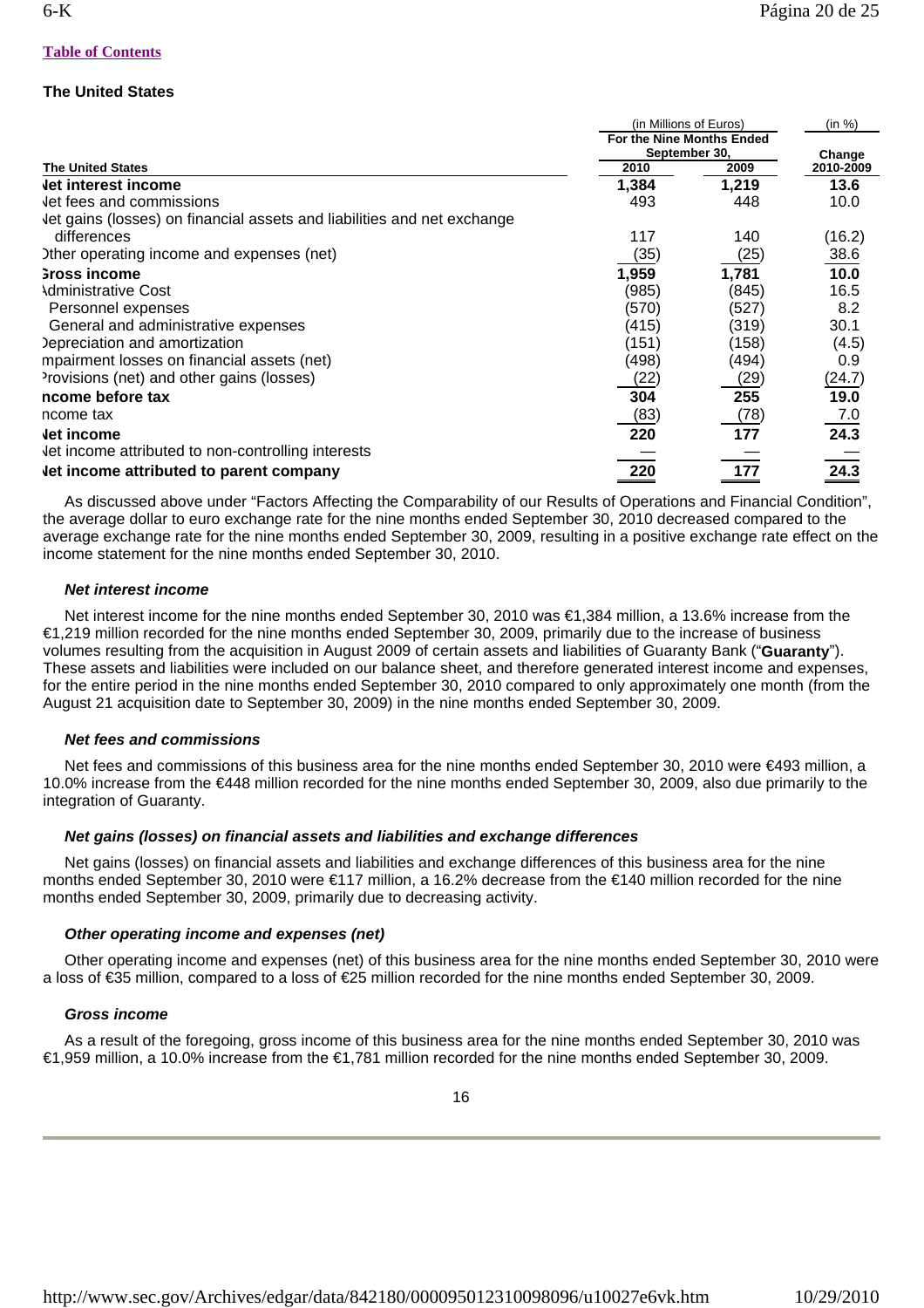# *Administrative costs*

 Administrative costs of this business area for the nine months ended September 30, 2010 were €985 million, a 16.5% increase from the €845 million recorded for the nine months ended September 30, 2009, primarily due to the integration of Guaranty.

# *Impairment on financial assets (net)*

 Impairment on financial assets (net) of this business for the nine months ended September 30, 2010 was €498 million, a 0.9% increase from the €494 million recorded for the nine months ended September 30, 2009, primarily due to exchange-rate movements (assuming constant exchange rates, there would have been a 3.0% decrease). The nonperforming assets ratio of this business area as of September 30, 2010 increased to 4.6% from 4.2% as of December 31, 2009 (3.1% as of September 30, 2009).

# *Income before tax*

 As a result of the foregoing, the income before tax of this business area for the nine months ended September 30, 2010 was €304 million, a 19.0% increase from the €255 million recorded for the nine months ended September 30, 2009.

# *Income tax*

 Income tax of this business area for the nine months ended September 30, 2010 was €83 million, a 7.0% increase from the €78 million recorded for the nine months ended September 30, 2009.

# *Net income attributed to parent company*

 Net income attributed to parent company of this business area for the nine months ended September 30, 2010 was €220 million, a 24.3% increase from the €177 million recorded for the nine months ended September 30, 2009 (assuming constant exchange rates, there would have been a 17.9% increase).

# *Wholesale Banking and Asset Management*

|                                                                         | (in Millions of Euros)<br>For the Nine Months Ended |       | (in %)    |  |
|-------------------------------------------------------------------------|-----------------------------------------------------|-------|-----------|--|
|                                                                         |                                                     |       |           |  |
|                                                                         | September 30,                                       |       | Change    |  |
| <b>Wholesale Banking and Asset Management</b>                           | 2010                                                | 2009  | 2010-2009 |  |
| <b>Jet interest income</b>                                              | 603                                                 | 751   | (19.7)    |  |
| Jet fees and commissions                                                | 370                                                 | 352   | 5.1       |  |
| Jet gains (losses) on financial assets and liabilities and net exchange |                                                     |       |           |  |
| differences                                                             | 30                                                  | (18)  | n.m.(1)   |  |
| Other operating income and expenses (net)                               | 314                                                 | 156   | n.m.(1)   |  |
| <b>Sross income</b>                                                     | 1,318                                               | 1,242 | 6.1       |  |
| <b>Administrative Cost</b>                                              | (376)                                               | (340) | 10.5      |  |
| Personnel expenses                                                      | (251)                                               | (227) | 10.6      |  |
| General and administrative expenses                                     | (125)                                               | (113) | 10.5      |  |
| Depreciation and amortization                                           | (6)                                                 | (7)   | (19.3)    |  |
| mpairment losses on financial assets (net)                              | (32)                                                | 29    | n.m.(1)   |  |
| Provisions (net) and other gains (losses)                               |                                                     |       | n.m.(1)   |  |
| ncome before tax                                                        | 906                                                 | 923   | (1.8)     |  |
| ncome tax                                                               | (175)                                               | (252) | (30.3)    |  |
| let income                                                              | 731                                                 | 671   | 9.0       |  |
| Jet income attributed to non-controlling interests                      | (1                                                  | (3)   | (72.1)    |  |
| let income attributed to parent company                                 | 730                                                 | 668   | 9.4       |  |

(1) Not meaningful.

# *Net interest income and net gains (losses) on financial assets and liabilities and exchange differences*

 For internal management purposes, "net interest income" and "net gains (losses) on financial assets and liabilities and exchange differences" for this business area are analyzed together. Net interest income includes the cost of funding of the market operations whose revenues are accounted for in the heading "Net gains (losses) on financial assets and liabilities and exchange differences".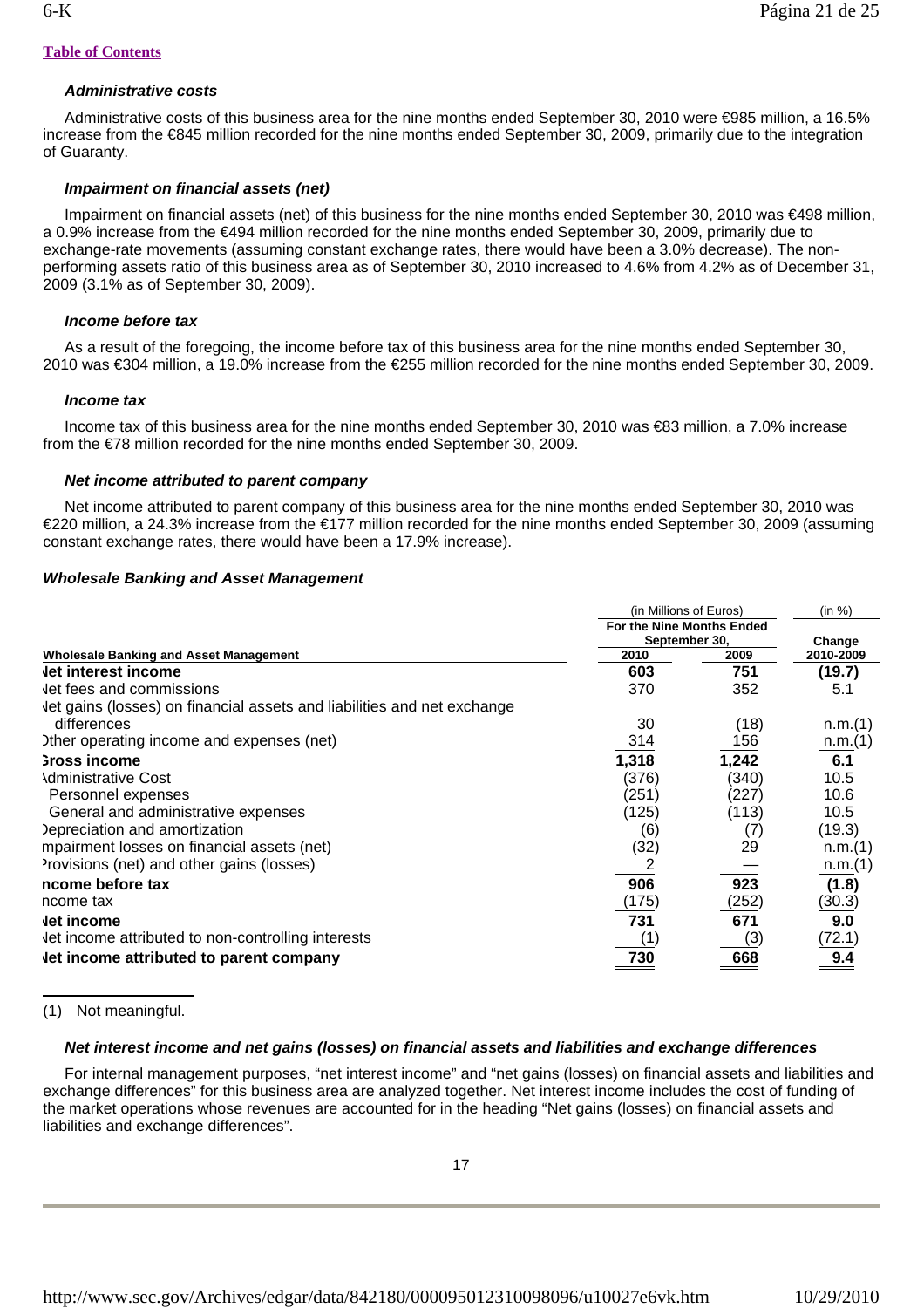The aggregate balance of these two items for the nine months ended September 30, 2010 was €633 million, a 13.7% decrease from the €733 million recorded for the nine months ended September 30, 2009. This decrease was mainly due to high market volatility, which negatively affected trading income as credit spreads narrowed in the south of Europe, despite the good performance of commercial activity with customers in the Global Markets business unit.

# *Net fees and commissions*

Net fees and commissions of this business area for the nine months ended September 30, 2010 was €370 million, a 5.1% increase from the €352 million recorded for the nine months ended September 30, 2009, primarily due to increased business activity with customers with a high business potential.

# *Other operating income and expenses (net)*

 Other operating income and expenses (net) of this business area for the nine months ended September 30, 2010 was €314 million compared with the €156 million for the nine months ended September 30, 2009, primarily due to the increase of the share of profit of entities accounted for using the equity method, which mainly related to our holding in CNCB.

# *Gross income*

 As a result of the foregoing, gross income of this business area for the nine months ended September 30, 2010 was €1,318 million, a 6.1% increase from the €1,242 million recorded for the nine months ended September 30, 2009.

# *Administrative costs*

 Administrative costs of this business area for the nine months ended September 30, 2010 was €376 million, a 10.5% increase from the €340 million recorded for the nine months ended September 30, 2009.

# *Impairment on financial assets (net)*

 Impairment on financial assets (net) of this business for the nine months ended September 30, 2010 was a loss of €32 million compared to a gain of €29 million recorded for the nine months ended September 30, 2009, primarily due to a slight increase in this business area's impaired assets. The non-performing assets ratio of this business area increased to 1.3% as of September 30, 2010 from 1.0% as of December 31, 2009 (0.9% as of September 30, 2009).

# *Income before tax*

 As a result of the foregoing, income before tax of this business area for the nine months ended September 30, 2010 was €906 million, a 1.8% decrease from the €923 million recorded for the nine months ended September 30, 2009.

# *Income tax*

 Income tax of this business area for the nine months ended September 30, 2010 was €175 million, a 30.3% decrease from the €252 million recorded for the nine months ended September 30, 2009.

# *Net income attributed to parent company*

 Net income attributed to parent company of this business area for the nine months ended September 30, 2010 was €730 million, a 9.2% increase from the €668 million recorded for the nine months ended September 30, 2009.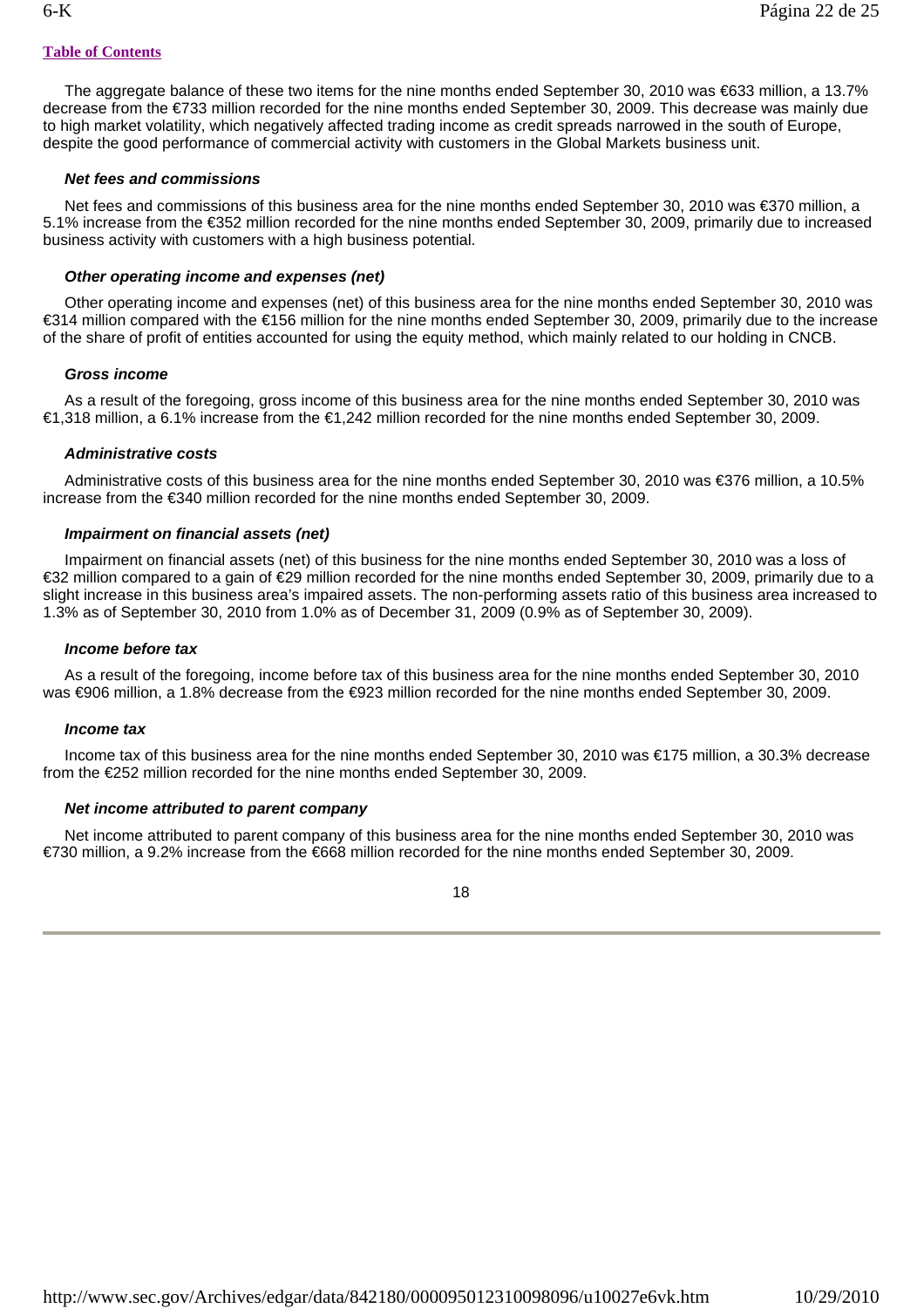# *Corporate Activities*

|                                                                         | (in Millions of Euros)                     | (in %) |           |
|-------------------------------------------------------------------------|--------------------------------------------|--------|-----------|
|                                                                         | For the Nine Months Ended<br>September 30, |        | Change    |
| <b>Corporate Activities</b>                                             | 2010                                       | 2009   | 2010-2009 |
| <b>Jet interest income</b>                                              | 28                                         | 265    | (89.5)    |
| Jet fees and commissions                                                | (134)                                      | (121)  | 11.3      |
| Jet gains (losses) on financial assets and liabilities and net exchange |                                            |        |           |
| differences                                                             | 607                                        | 180    | n.m.(1)   |
| Other operating income and expenses (net)                               | 186                                        | 299    | (37.8)    |
| <b>Sross income</b>                                                     | 687                                        | 624    | 10.1      |
| <b>\dministrative Cost</b>                                              | (446)                                      | (368)  | 21.1      |
| Personnel expenses                                                      | (356)                                      | (394)  | (9.8)     |
| General and administrative expenses                                     | (90)                                       | 26     | n.m.(1)   |
| Depreciation and amortization                                           | (169)                                      | (150)  | 12.3      |
| mpairment losses on financial assets (net)                              | (837)                                      | (212)  | n.m.(1)   |
| Provisions (net) and other gains (losses)                               | (588)                                      | (378)  | 55.3      |
| ncome before tax                                                        | (1, 353)                                   | (486)  | 178.4     |
| ncome tax                                                               | 423                                        | 333    | 26.9      |
| let income                                                              | (929)                                      | (152)  | n.m.(1)   |
| Jet income attributed to non-controlling interests                      |                                            | (40)   | n.m.(1)   |
| Let income attributed to parent company                                 | (922)                                      | (192)  | n.m.(1)   |

(1) Not meaningful.

# *Net interest income*

Net interest income for the nine months ended September 30, 2010 was €28 million, an 89.5% decrease from the €265 million recorded for the nine months ended September 30, 2009, primarily due to the recent upward curve in interest rates in the euro area.

# *Net gains (losses) on financial assets and liabilities and exchange differences*

 Net gains (losses) on financial assets and liabilities and exchange differences of this business area for the nine months ended September 30, 2010 were €607 million, compared with the €180 million recorded for the nine months ended September 30, 2009, primarily due to an increase in sales of financial assets from the ALCO portfolio, which has generated significant capital gains by taking advantage of price volatility in sovereign bond markets during the first half of 2010.

# *Other operating income and expense (net)*

 Other operating income and expenses (net) of this business area for the nine months ended September 30, 2010 were €186 million, a 37.8% decrease from €299 million recorded for the nine months ended September 30, 2009.

# *Gross income*

 As a result of the foregoing, gross income of this business area for the nine months ended September 30, 2010 was €687 million, a 10.1% increase from €624 million recorded for the nine months ended September 30, 2009.

# *Administrative costs*

 Administrative costs of this business area for the nine months ended September 30, 2010 were €446 million, a 21.1% increase from the €368 million recorded for the nine months ended September 30, 2009, primarily due to the increase in costs associated with certain investments that are currently being carried out including, for example, new investments in systems and image and brand identity (including new sponsorship arrangements with the U.S. National Basketball Association).

# *Impairment on financial assets (net)*

 Impairment on financial assets (net) of this business area for the nine months ended September 30, 2010 was €837 million, compared with the €212 million recorded for the nine months ended September 30, 2009, principally due to continuing provisions for loan losses designed to increase the coverage ratio in light of economic conditions.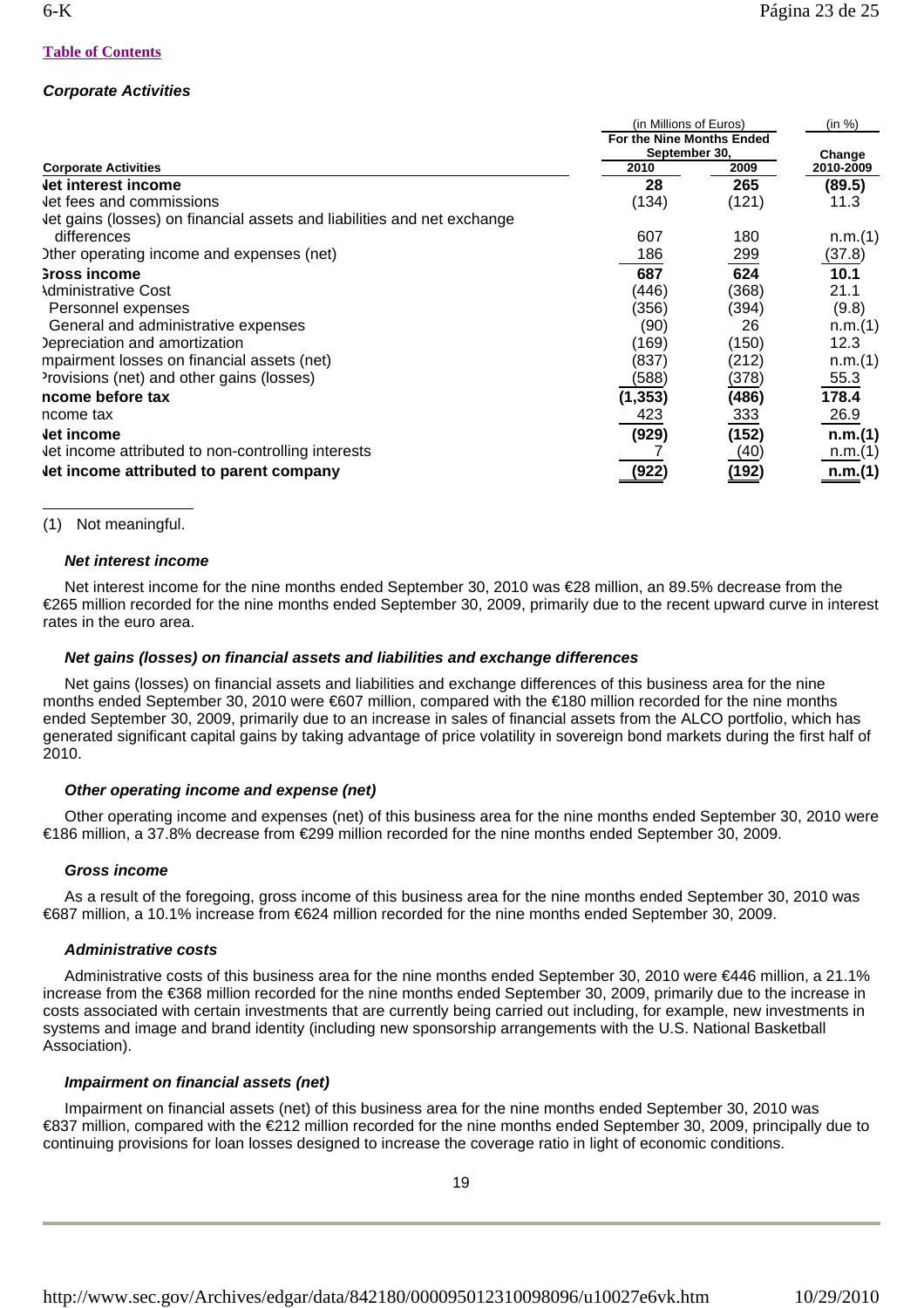# *Provisions (net) and other gains (losses)*

Provisions (net) and other gains (losses) for the nine months ended September 30, 2010 amounted to €588 million, a 55.3% increase from the €378 million recorded for the nine months ended September 30, 2009, primarily due to an increase in provisions for foreclosed assets and real estate assets designed to maintain coverage at an adequate level.

#### *Income before tax*

 As a result of the foregoing, income before tax of this business area for the nine months ended September 30, 2010 was a loss of €1,353 million, compared with a loss of €486 million recorded for the nine months ended September 30, 2009.

#### *Income tax*

 Income tax of this business area for the nine months ended September 30, 2010 was €423 million compared with €333 million recorded for the nine months ended September 30, 2009.

## *Net income attributed to parent company*

 Net income attributed to parent company of this business area for the nine months ended September 30, 2010 constituted a loss of €922 million, compared with a loss of €192 million recorded for the nine months ended September 30, 2009.

#### **Other developments**

#### *Amendment of the Bank of Spain Circular 4/2004*

 On July 13, 2010, the Bank of Spain Circular 3/2010 of June 29 was published in the Boletín Oficial del Estado (BOE). The Circular introduced a modification to Circular 4/2004 with regard to impairment losses on credit risk (non-performing loan provisions) by Spanish credit institutions.

 The Bank of Spain has modified and updated certain parameters established by Annex IX of said Circular to adjust them to the experience and information of the Spanish banking sector as a whole following the financial crisis of the past few years.

 The modification to the Circular entered into force on September 30, 2010. As of September 30, 2010, the impact of this modification was recorded in the consolidated financial statements (Allowance for loan losses increased €198 million of which €80 million was charged against the consolidated income statement).

#### **Subsequent events**

 BBVA has decided to take up the capital increase announced by China Citic Bank (CNCB) of up to 2.2 new shares for each 10 outstanding shares, with the aim of not diluting our current 15% holding. This will involve an investment of approximately €400 million. The Board of the Chinese institution has approved the increase to support the development and high rate of growth of its banking business: loans increased 11.9% in the first half of 2010 compared to the figure for year-end 2009, customer deposits increased 21.4% compared to the figure for year-end 2009 and attributable profit for the first half 2010 increased 45.3% year on year.

20